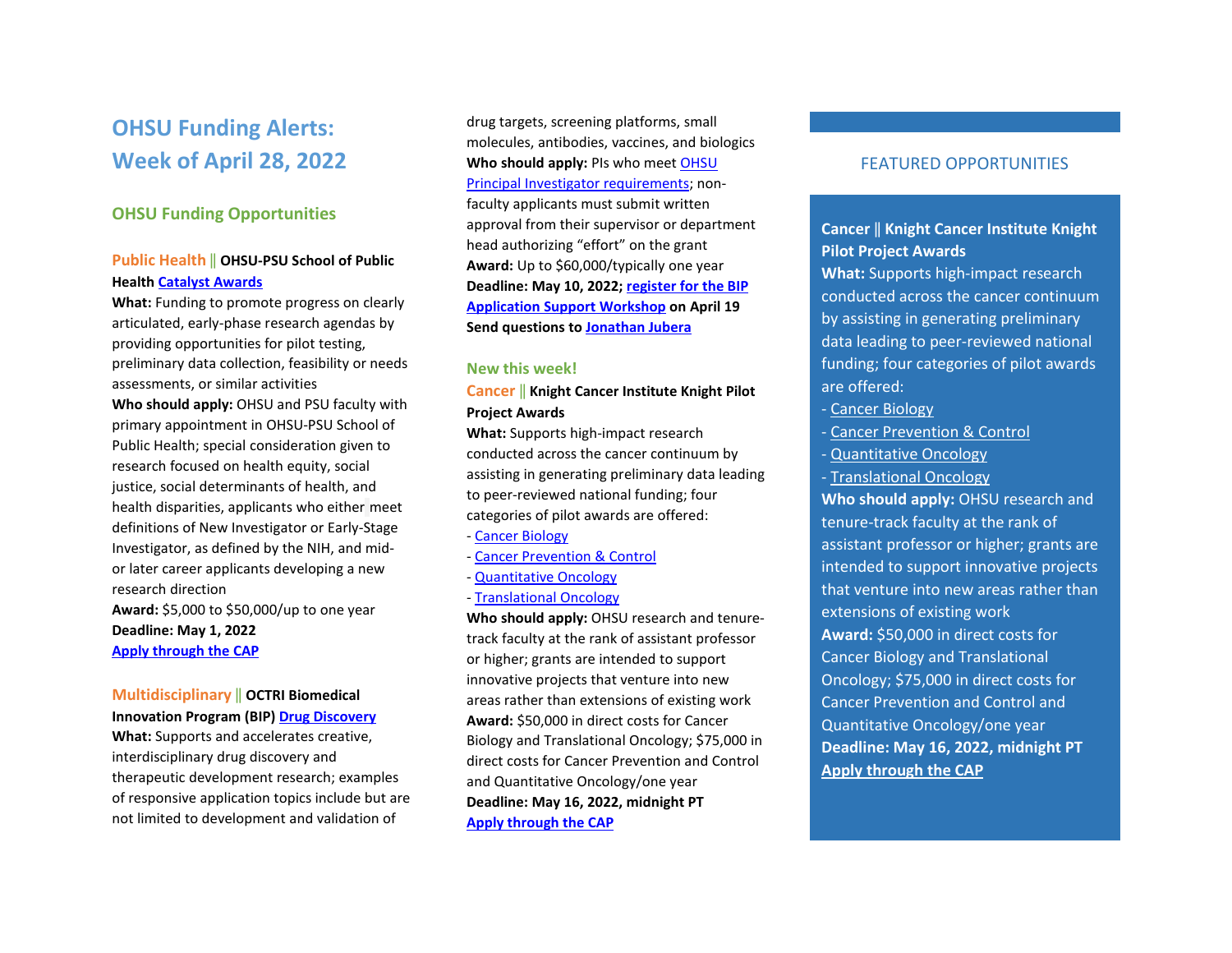#### **Multidisciplinary** ‖ **Medical Research Foundation [Awards](https://ohsu.infoready4.com/#competitionDetail/1868010)**

**What:** Three different award mechanisms to honor Oregon researchers: The Discovery Award acknowledges an Oregon investigator who has made significant, original contributions to health‐related research while working in Oregon; The Mentor Award is presented to an Oregonian who has provided outstanding leadership in support or development of health research, education or the advancement of health care; and the Richard T. Jones New Investigator Award recognizes an early-career investigator who shows exceptional promise in biomedical research

**Who should apply:** Discovery and Mentor awardees must be Oregonians; New Investigator awardees must be within seven years of completing clinical and/or post‐ doctoral training

**Award:** *For Discovery and Mentor:* \$6,000 and a commemorative award; *For New Investigator:* \$3,000 and a commemorative award

**Deadline: May 16, 2022, 11:59 p.m. PT [Submit nominations through the CAP](https://ohsu.infoready4.com/#competitionDetail/1868010)** 

## **Nursing** ‖ **OHSU School of Nursing Hartford Center of Gerontological Excellenc[e Hartford](https://www.ohsu.edu/school-of-nursing/hartford-center-gerontological-excellence/hartford-award-research-and-practice)  [Award for Research and Practice](https://www.ohsu.edu/school-of-nursing/hartford-center-gerontological-excellence/hartford-award-research-and-practice)**

**What:** Provides support for SON faculty research and practice change projects aimed at improving the health and health care of

older adults through innovations in care **Who should apply:** All OHSU School of Nursing faculty who have a clinical or research doctorate, especially early-career investigators **Award:** Up to \$25,000/one year **Deadline: May 16, 2022, 5 p.m. PT Submit all inquiries to [Marilyn Sanguinetti](mailto:sanguine@ohsu.edu) and submit completed applications t[o Marilyn](mailto:sanguine@ohsu.edu)  [Sanguinetti](mailto:sanguine@ohsu.edu) with a copy to [SNORDS@ohsu.edu](mailto:SNORDS@ohsu.edu)**

## **Multidisciplinary** ‖ **OHSU School of Nursing Hartford Center of Gerontological Excellence [Interprofessional Hartford Award for](https://www.ohsu.edu/school-of-nursing/hartford-center-gerontological-excellence/hartford-award-research-and-practice)  [Research and Practice](https://www.ohsu.edu/school-of-nursing/hartford-center-gerontological-excellence/hartford-award-research-and-practice)**

**What:** Provides support for OHSU faculty research and practice change projects that are interprofessional and focused on team science and aimed at improving the health and health care of older adults through innovations in care

**Who should apply:** All OHSU faculty including those with appointments at the Schools of Dentistry, Medicine, Public Health, and Nursing, and the College of Pharmacy who have completed a clinical or research doctorate; if the PI holds a primary appointment outside of the SON, there must be a Co-I from the SON, and an interprofessional research team is required **Award:** Up to \$25,000/one year **Deadline: May 16, 2021, 5 p.m. PT Submit all inquiries and completed applications t[o Marilyn Sanguinetti](mailto:sanguine@ohsu.edu)** 

### **Multidisciplinary** ‖ **OHSU School of Medicine [N.L. Tartar Trust Fellowship](https://ohsu.infoready4.com/#competitionDetail/1866435)**

**What:** Supports research endeavors and research career development in the School of Medicine including, but not limited to, assisting qualified graduate students in their research programs, supporting medical students to engage in research during the summer or a term of the academic year and providing specialized training through a conference or class

**Who should apply:** Students, fellows or faculty members in the School of Medicine who are residents of Oregon **Award:** \$2,000/one year **Deadline: May 27, 2022, 11:59 p.m. PT** 

**[Apply through the CAP](https://ohsu.infoready4.com/#competitionDetail/1866435)** 

### **Multidisciplinary** ‖ **OCTR[I Human](https://www.ohsu.edu/school-of-medicine/human-investigations-program)  [Investigations Program](https://www.ohsu.edu/school-of-medicine/human-investigations-program)**

**What:** A series of courses to enhance your clinical and translational research career **Who should apply:** Faculty and clinical and postdoctoral fellows employed at OHSU, VA Portland Health Care System or other Northwest healthcare systems and graduate students enrolled in SOD, SOM, SON or SOPH **Degrees offered:** Certificate in Human Investigations or a Master of Clinical Research **Deadline: July 15, 2021** 

## **Multidisciplinary** ‖ **OCTR[I Mobile Apps for](https://www.ohsu.edu/octri/pilot-awards-where-translation-begins#:%7E:text=Each%20year%2C%20OCTRI%20awards%20pilot,the%20development%20of%20translational%20research.)  [Clinical Studies \(MACS\)](https://www.ohsu.edu/octri/pilot-awards-where-translation-begins#:%7E:text=Each%20year%2C%20OCTRI%20awards%20pilot,the%20development%20of%20translational%20research.)**

**What:** Funding to leverage MyCap to create mobile apps that allow clinical study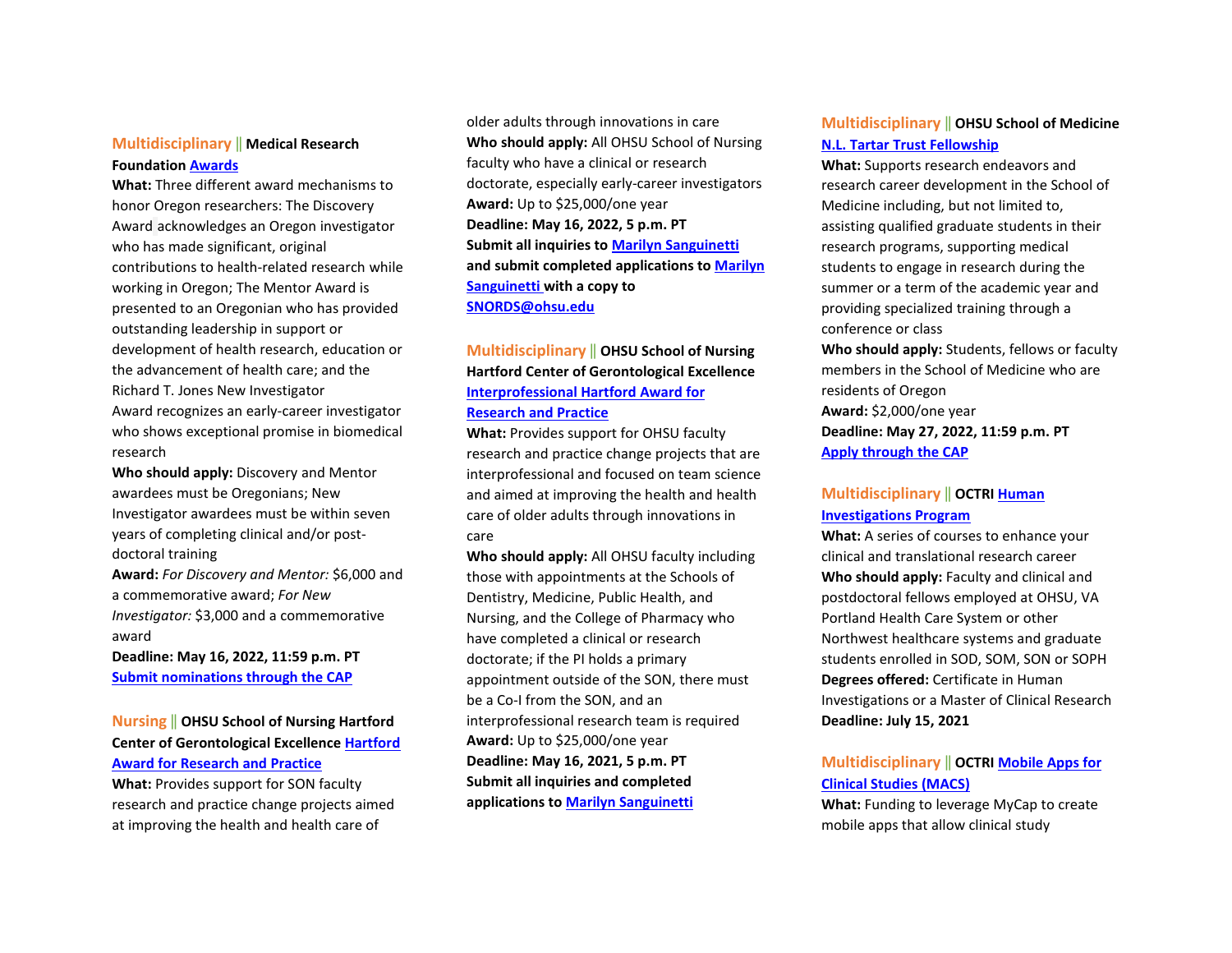participants to report outcomes/data via a smartphone

**Who should apply:** PIs who want to create a mobile app for clinical or commercial purposes **Award:** Up to \$5,000/typically one year **Deadline: Rolling; application will close when funding for the fiscal year is exhausted [Submit project intake form through REDCap](https://octri.ohsu.edu/redcap/surveys/?s=XAD7LYC8TC)**

### **Multidisciplinary** ‖ **OHSU [Fellowship for](https://ohsu.infoready4.com/#competitionDetail/1734209)  [Diversity in Research](https://ohsu.infoready4.com/#competitionDetail/1734209)**

**What:** Funds researchers with the goal of increasing the diversity of the community of scholars devoted to academic scientific research at OHSU

**Who should apply:** Investigators with postdoctoral training experience looking to establish an independent academic research career; scholars who identify as underrepresented minorities, differently-abled and more are welcomed **Award:** Up to \$8,000 plus a stipend **Deadline: Applications accepted anytime** 

#### **Public Health** ‖ **OHSU-PSU School of Public Health [Kickstarter Awards](https://blogs.ohsu.edu/researchnews/files/2021/04/2021-22-SPH-Kickstarter.pdf)**

**What:** Funding to support pre-award activities that advance the preparation of high-quality grant or contract applications

**Who should apply:** OHSU and PSU faculty with primary appointment in OHSU-PSU School of Public Health who have an extramural RFA or other opportunity identified **Award:** From \$500 to \$5,000/up to six months **Deadline: Accepted on a rolling basis through** 

#### **March 31, 2022 [Apply through the CAP](https://ohsu.infoready4.com/#competitionDetail/1841551)**

### **Multidisciplinary** ‖ **OHSU School of Medicine [Exploratory Research Seed Grants](https://ohsu.infoready4.com/#competitionDetail/1825440)**

**What:** Supports investigators who need to work with an OHSU core or with the Pacific Northwest National Laboratory (PNNL) to develop preliminary data for an application for extramural research support **Who should apply:** School of Medicine faculty in the professorial series who have not received this award within the last year **Award:** Up to \$5,000/one year **Deadline: Applications accepted anytime [Apply through the CAP](https://ohsu.infoready4.com/#competitionDetail/1825440)**

#### **Limited Submission Opportunities**

### **Multidisciplinary** ‖ **NIGMS [NIH Science](https://grants.nih.gov/grants/guide/pa-files/par-20-153.html)  [Education Partnership Award \(SEPA\) \(R25 -](https://grants.nih.gov/grants/guide/pa-files/par-20-153.html)  [Clinical Trial Not Allowed\)](https://grants.nih.gov/grants/guide/pa-files/par-20-153.html)**

**What:** Supports creative educational activities within the mission of NIGMS with a primary focus on courses for skill development, research experiences, mentoring activities, curriculum or methods development, and outreach

**Who should apply:** Established investigators in the scientific area in which the application is targeted and capable of providing both administrative and scientific leadership to the development and implementation of the proposed program

**Award:** Up to \$1.25 million/up to five years **Deadline:** *Internal submission due:* **May 2, 2022;** *LOI due:* **June 13, 2022** *(LOI not required but highly encouraged***);** *Application due:* **July 13, 2022, 5 p.m. PT [Apply through the CAP](https://ohsu.infoready4.com/#competitionDetail/1868312)** 

#### **Pulmonology** ‖ **NIDD[K Cystic Fibrosis](https://grants.nih.gov/grants/guide/rfa-files/RFA-DK-22-011.html)  [Research and Translation Centers \(P30 Clinical](https://grants.nih.gov/grants/guide/rfa-files/RFA-DK-22-011.html)  [Trial Optional\)](https://grants.nih.gov/grants/guide/rfa-files/RFA-DK-22-011.html)**

**What:** Supports both basic and clinical research on cystic fibrosis through three primary research-related activities: Research Core services; a Pilot and Feasibility program; and an Administrative Core with an enrichment program

**Who should apply:** PIs who have strong leadership abilities, have demonstrated proficiency in managing large, multicomponent programs and be a recognized leader and authority in the CF research community

**Award:** Up to \$3.75 million/up to five years **Deadline:** *Internal submission due:* **May 18, 2022;** *LOI due:* **June 28, 2022** *(LOI not required but highly encouraged***);** *Application due:* **July 28, 2022, 5 p.m. PT [Apply through the CAP](https://ohsu.infoready4.com/#competitionDetail/1870109)** 

# **New this week!**

# **Multidisciplinary** ‖ **Edward Mallinckrodt, Jr.**

#### **Foundation [Mallinckrodt Grants](https://emallinckrodtfoundation.org/home-page)**

**What:** Supports early stage investigators engaged in basic biomedical research that has the potential to significantly advance the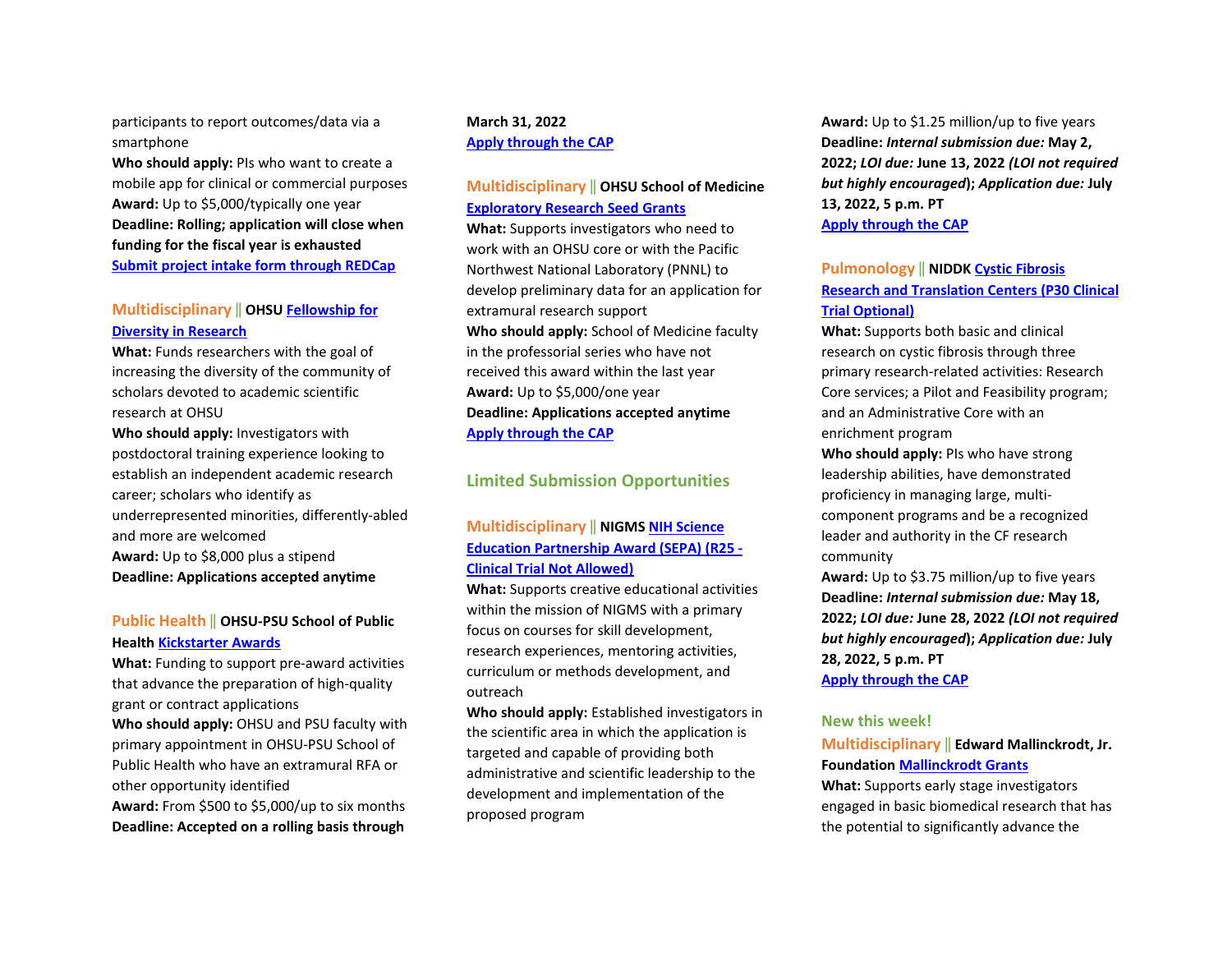understanding, diagnosis or treatment of disease

**Who should apply:** PIs who are in the first to fourth year of their tenure track faculty position and do not have current R01 funding **Award:** Up to \$180,000/up to three years **Deadline:** *Internal submission due:* **June 6, 2022;** *Application due:* **Aug. 1, 2022 [Apply through the CAP](https://ohsu.infoready4.com/#competitionDetail/1870666)** 

## **Multidisciplinary** ‖ **NIGMS [Bridges to the](https://grants.nih.gov/grants/guide/pa-files/PAR-22-125.html)  [Baccalaureate Research Training Program](https://grants.nih.gov/grants/guide/pa-files/PAR-22-125.html)  [\(T34\)](https://grants.nih.gov/grants/guide/pa-files/PAR-22-125.html)**

**What:** Supports a diverse cohort of researchoriented students to transfer from associate degree-granting institutions to baccalaureate degree-granting institutions and complete a baccalaureate degree in disciplines related to the biomedical sciences

**Who should apply:** Partnerships must consist of a consortium composed of at least two institutions: an institution that offers the associate degree as the terminal degree in STEM fields and a distinct institution granting baccalaureate degrees in STEM fields; [additional eligibility info in the FOA](https://grants.nih.gov/grants/guide/pa-files/PAR-22-125.html#_Section_III._Eligibility) 

**Award:** Budgets should reflect the actual needs of the proposed project/up to five years **Deadline:** *Internal submission due:* **July 26, 2022;** *Application due:* **Sept. 26, 2022, 5 p.m. PT**

**[Apply through the CAP](https://ohsu.infoready4.com/#competitionDetail/1869946)** 

### **Merit Prizes and Awards**

#### **Neuroscience** ‖ **Cambridge Cognition [CANTAB Research Grant Award](https://www.cambridgecognition.com/promotion/cantab-research-grant?utm_source=Academic&utm_campaign=d194539bbc-Research_Grant_Deadline_Mailer_2020_COPY_02&utm_medium=email&utm_term=0_3a7eaee2a3-d194539bbc-17838309)**

**What:** Supports the costs of conducting a neuroscience, psychology or psychiatry research study or costs associated with presenting research at a conference or event **Who should apply:** Anyone conducting research in the fields of neuroscience, psychology, psychiatry and related subjects where cognitive function is being measured **Award:** \$1,300 for primary award winner and \$325 for secondary award winner **Deadline: April 29, 2022** 

# **Neuroscience** ‖ **Society for Neuroscience [Jacob P. Waletzky Award](https://www.sfn.org/careers/awards/lifetime/jacob-p-waletzky-award)**

**What:** Honors a young scientist whose independent research has led to significant conceptual and empirical contributions to the understanding of drug addiction and who intends to continue to make significant contributions to addiction research and treatment

**Who should apply:** Investigators who are within 15 years of a PhD or MD; selfnominations are not permitted **Award:** \$30,000 **Deadline: May 12, 2022** 

# **Multidisciplinary** ‖ **NOMIS &** *Science* **[Prize](https://www.science.org/content/page/science-scilifelab-prize-young-scientists)  [for Young Scientists](https://www.science.org/content/page/science-scilifelab-prize-young-scientists)**

**What:** Honors young researchers who ask

fundamental questions at the intersection of the life and social sciences and have made significant advances in applying techniques developed in one domain to address questions in another **Who should apply:** Researchers who are 35 or younger, hold an M.D., Ph.D. or M.D./Ph.D. at the time of entry and whose work they are applying with was completed within the last three years **Award:** \$15,000 for grand prize winner and

\$5,000 for runners up **Deadline: May 15, 2022** 

### **Multidisciplinary** ‖ **NSF [2022 National](https://www.nsf.gov/od/nms/flyers/NMS-and-NMTI-%20Medals-flyer-2022.pdf?utm_medium=email&utm_source=govdelivery)  [Medals](https://www.nsf.gov/od/nms/flyers/NMS-and-NMTI-%20Medals-flyer-2022.pdf?utm_medium=email&utm_source=govdelivery)**

**What:** Two awards, one for science and one for technology and innovation; recognizes either contributions to knowledge or the total impact of their work on the current state of the chemical, physical, biological, social, or behavioral sciences; mathematics; or engineering, or contributions to the nation's economic, environmental, and social wellbeing through the development and commercialization of technological products, processes, and concepts

**Who should apply:** U.S. citizens or permanent residents who are applying for U.S. citizenship, who have done work of significantly outstanding merit or that has had a major impact on scientific thought in their field; must be nominated by peers **Deadline: May 20, 2022, 8:59 p.m. PT**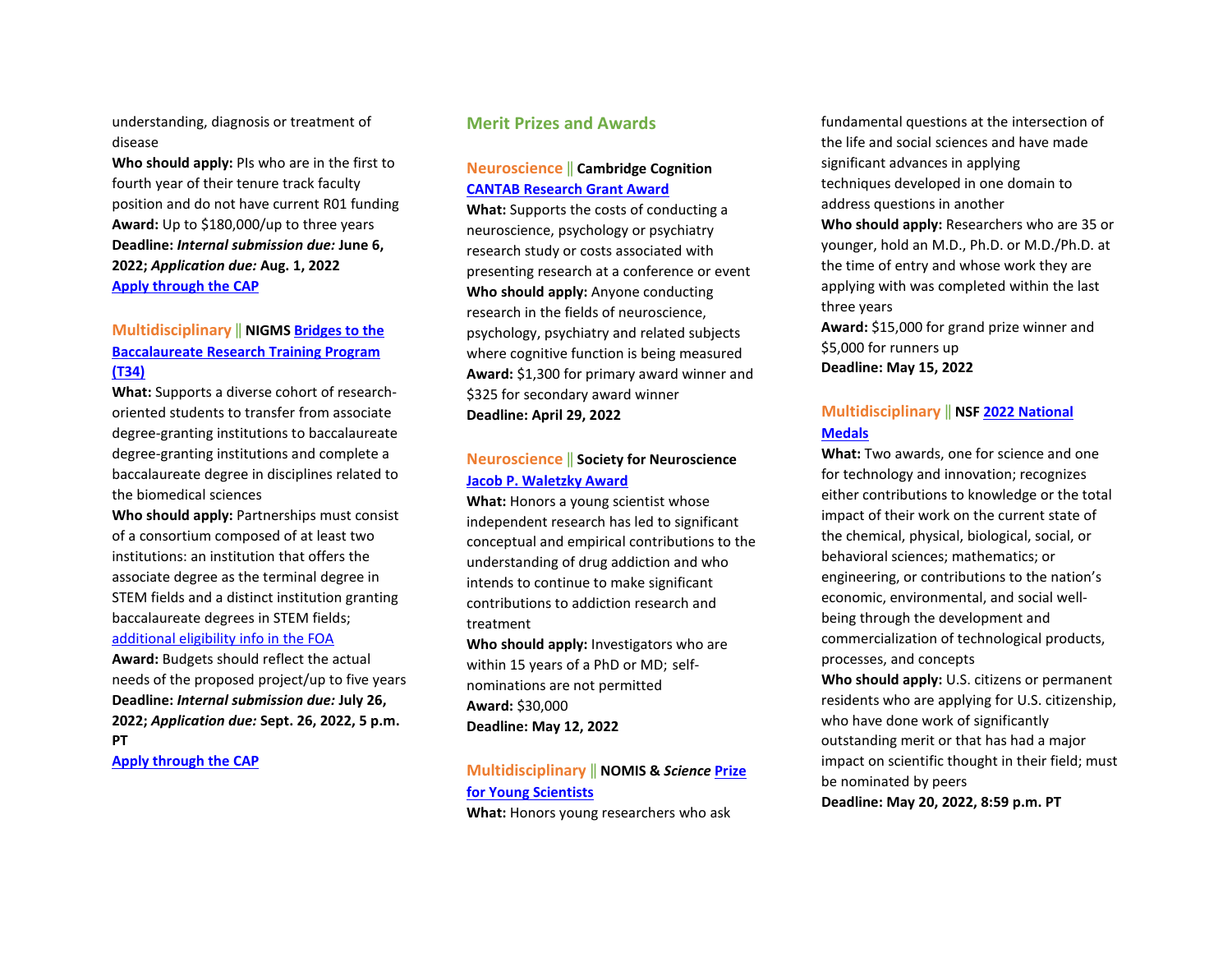### **Multidisciplinary** ‖ **Royal Thai Consulate-General [Prince Mahidol Award](https://www.princemahidolaward.org/categories-of-the-award/)**

**What:** Honors outstanding performance and research in the field of medicine for the benefit of mankind and outstanding contribution in the field of public health for the sake of the well-being of the peoples **Who should apply:** Anyone who meets the above description; nominations may be made by national medical or health authorities or individuals or groups in nongovernmental capacity **Award:** \$100,000 **Deadline: May 31, 2022** 

#### **Neuroscience** ‖ **Eppendorf &** *Science* **[Prize](https://www.science.org/content/page/eppendorf-and-science-prize-neurobiology)  [for Neurobiology](https://www.science.org/content/page/eppendorf-and-science-prize-neurobiology)**

**What:** Honors one young scientist for outstanding neurobiological research based on methods of molecular and cell biology conducted by them during the past three years **Who should apply:** Neurobiologists who are 35 or younger with an advanced degree received in the last 10 years **Award:** \$25,000 **Deadline: June 15, 2022** 

#### **New this week!**

## **Neuroscience** ‖ **National Multiple Sclerosis Society [Barancik Prize for Innovation in](https://www.nationalmssociety.org/For-Professionals/Researchers/Society-Funding/Special-Awards-and-Prizes-(1)/Barancik-Prize-for-Innovation-in-MS-Research)  [Multiple Sclerosis Research](https://www.nationalmssociety.org/For-Professionals/Researchers/Society-Funding/Special-Awards-and-Prizes-(1)/Barancik-Prize-for-Innovation-in-MS-Research)**

**What:** Recognizes an exceptional scientist or a team of scientists whose work in multiple sclerosis research has demonstrated outstanding innovation and originality

**Who should apply:** Early to mid-career investigators active in MS research who have no more than 20 years of experience as an independent investigator or team leader **Award:** \$100,000 **Deadline: July 15, 2022** 

### **Life Sciences** ‖ *Science* **& SciLifeLab [Prize for](https://www.science.org/content/page/science-scilifelab-prize-young-scientists)  [Young Scientists](https://www.science.org/content/page/science-scilifelab-prize-young-scientists)**

**What:** Honors one young scientist for outstanding life science research for which they were awarded a doctoral degree in the previous two years; research must fall within one of four categories: cell and molecular biology; genomics, proteomics and systems biology approaches; ecology and environment; and molecular medicine

**Who should apply:** Researchers who were awarded their Ph.D. between Jan. 1, 2020 and Dec. 31, 2021

**Award:** \$30,000 for grand prize winner and \$10,000 for category winners **Deadline: July 15, 2022** 

## **COVID-19 Opportunities**

Due to the decline in new funding opportunities related to COVID-19, we are transitioning the separate COVID-19 Funding Alerts to this space. You can still [view the archive of COVID](https://blogs.ohsu.edu/researchnews/tag/covid-19-funding/)-19 Funding [Alerts,](https://blogs.ohsu.edu/researchnews/tag/covid-19-funding/) and a list of still-[open opportunities](https://blogs.ohsu.edu/researchnews/2021/06/17/ohsu-covid-19-fu%E2%80%A6en-opportunities/) will be updated weekly.

#### **New this week!**

**Multidisciplinary** ‖ **NI[H Extending the](https://grants.nih.gov/grants/guide/notice-files/NOT-OD-22-113.html)  [Special Exception to the NIH/AHRQ/NIOSH](https://grants.nih.gov/grants/guide/notice-files/NOT-OD-22-113.html)  [Post-Submission Material Policy During the](https://grants.nih.gov/grants/guide/notice-files/NOT-OD-22-113.html)  [COVID-19 Pandemic: January 2023 Councils](https://grants.nih.gov/grants/guide/notice-files/NOT-OD-22-113.html)**

## **Multidisciplinary** ‖ **Multiple NIH Organization[s Emergency Award: Rapid](https://grants.nih.gov/grants/guide/rfa-files/RFA-OD-22-011.html)  [Acceleration of Diagnostics Tribal Data](https://grants.nih.gov/grants/guide/rfa-files/RFA-OD-22-011.html)  Repository (RADx [TDR\) \(U24 Clinical Trial Not](https://grants.nih.gov/grants/guide/rfa-files/RFA-OD-22-011.html)  [Allowed\)](https://grants.nih.gov/grants/guide/rfa-files/RFA-OD-22-011.html)**

**What:** Funding for an independent research data repository governed under the principles and practices of tribal sovereignty that will provide responsible data sharing and access to researchers and their collaborators who are generating or interested in working with RADx American Indian and Alaska Native research data

**Who should apply:** Anyone with a research interest in RADx American Indian and Alaska Native research data

**Award:** Up to \$8 million/up to four years **Deadline:** *LOI due:* **May 1, 2022** *(LOI not required but highly encouraged***);** *Application due:* **May 31, 2022, 5 p.m. PT** 

#### **Multidisciplinary** ‖ **Multiple NIH**

**Organization[s Emergency Award: RADx-UP](https://grants.nih.gov/grants/guide/rfa-files/RFA-OD-22-006.html)  [Community-Engaged Research on Rapid SARS-](https://grants.nih.gov/grants/guide/rfa-files/RFA-OD-22-006.html)[CoV-2 Testing among Underserved and](https://grants.nih.gov/grants/guide/rfa-files/RFA-OD-22-006.html)  [Vulnerable Populations \(U01 Clinical Trial](https://grants.nih.gov/grants/guide/rfa-files/RFA-OD-22-006.html)  [Optional\)](https://grants.nih.gov/grants/guide/rfa-files/RFA-OD-22-006.html)** 

**What:** Supports research to implement and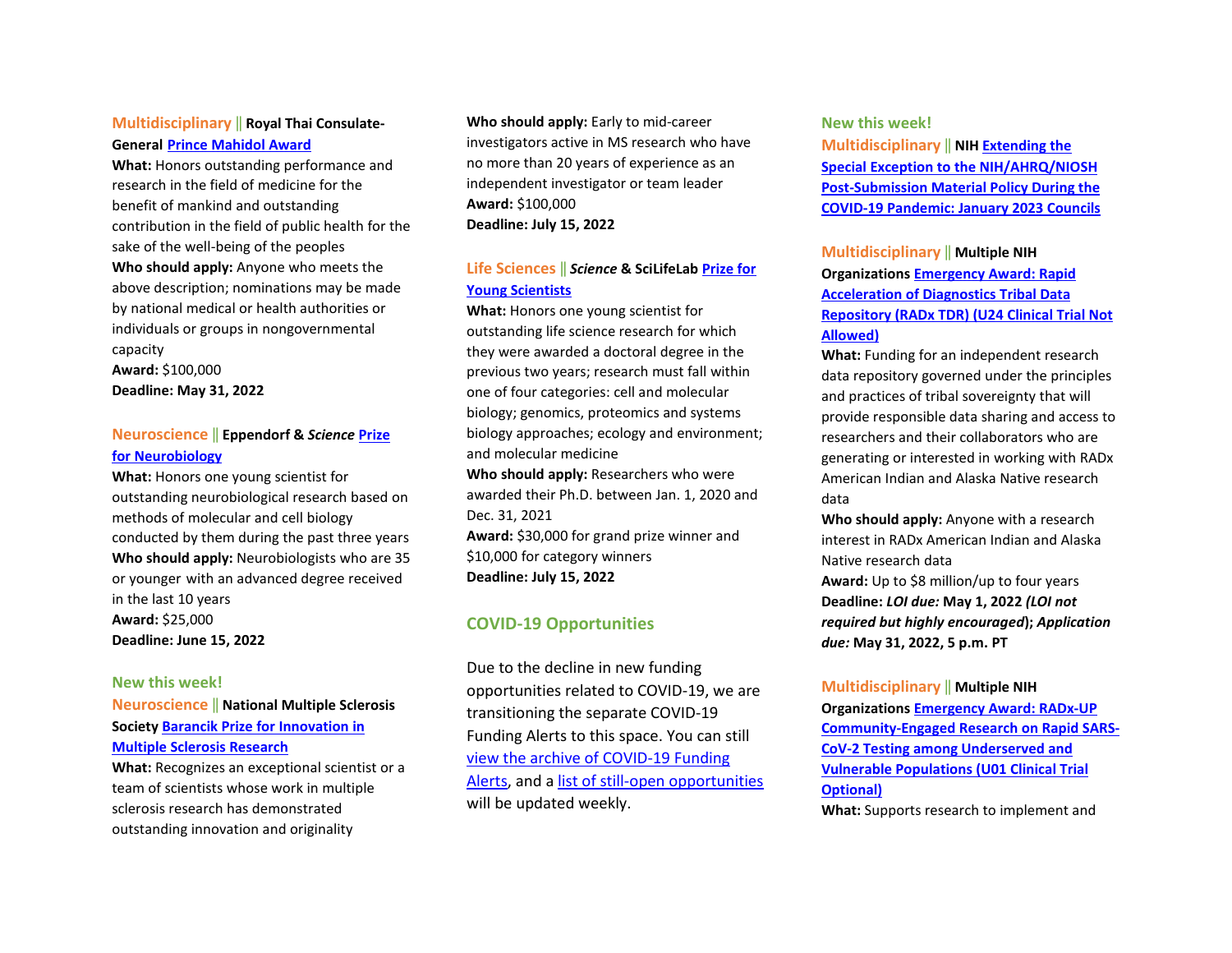rigorously evaluate SARS-CoV-2 rapid testing strategies in communities experiencing COVID-19 health disparities

**Who should apply:** Anyone with a research interest in COVID-19 testing strategies and health disparities **Award:** Up to \$1.4 million/up to two years

**Deadline: May 2, 2022, 5 p.m. PT** 

#### **Multidisciplinary** ‖ **Multiple NIH**

**Organization[s Emergency Awards: RADx®-UP -](https://grants.nih.gov/grants/guide/rfa-files/RFA-OD-22-005.html)  [Social, Ethical, and Behavioral Implications](https://grants.nih.gov/grants/guide/rfa-files/RFA-OD-22-005.html)  [\(SEBI\) Research on Disparities in COVID-19](https://grants.nih.gov/grants/guide/rfa-files/RFA-OD-22-005.html)  [Testing among Underserved and Vulnerable](https://grants.nih.gov/grants/guide/rfa-files/RFA-OD-22-005.html)  [Populations \(U01 Clinical Trial Optional\)](https://grants.nih.gov/grants/guide/rfa-files/RFA-OD-22-005.html)** 

**What:** Supports social, ethical, and behavioral implications research to understand and reduce barriers to COVID-19 testing, as well as COVID-19 disparities that arise from barriers to testing among underserved and vulnerable populations

**Who should apply:** Anyone with a research interest in social science and COVID-19 testing **Award:** Up to \$700,000/up to two years **Deadline: May 2, 2022, 5 p.m. PT** 

**Endocrinology** ‖ **NIDD[K Notice of Special](https://grants.nih.gov/grants/guide/notice-files/NOT-DK-22-017.html)  [Interest \(NOSI\): Availability of Urgent](https://grants.nih.gov/grants/guide/notice-files/NOT-DK-22-017.html)  [Competitive Revisions for Epidemiologic](https://grants.nih.gov/grants/guide/notice-files/NOT-DK-22-017.html)  [Studies of Diabetes Incidence and Severity](https://grants.nih.gov/grants/guide/notice-files/NOT-DK-22-017.html)  [and Its Potential Association with COVID-19](https://grants.nih.gov/grants/guide/notice-files/NOT-DK-22-017.html)  What:** Supports epidemiologic studies of diabetes incidence and severity and its potential association with COVID-19 and the causative virus SARS-CoV-2

**Who should apply:** Existing awardees of active NIDDK grants and cooperative agreements, excluding R03, R25, and all F, T and D series awards

**Award:** Up to \$350,000/one year **Deadline: June 1, 2022, 5 p.m. PT** 

## **Multidisciplinary** ‖ **Multiple NIH Organization[s Notice of Special Interest](https://grants.nih.gov/grants/guide/notice-files/NOT-HD-22-002.html)  [\(NOSI\) - Emerging and Existing Issues of](https://grants.nih.gov/grants/guide/notice-files/NOT-HD-22-002.html)  [Coronavirus Disease 2019 \(COVID-19\)](https://grants.nih.gov/grants/guide/notice-files/NOT-HD-22-002.html)  [Research Related to the Health and Well-](https://grants.nih.gov/grants/guide/notice-files/NOT-HD-22-002.html)[Being of Women, Children and Individuals](https://grants.nih.gov/grants/guide/notice-files/NOT-HD-22-002.html)  [with Physical and/or Intellectual Disabilities](https://grants.nih.gov/grants/guide/notice-files/NOT-HD-22-002.html)**

**What:** Supports research related to the health of women, children and individuals with disabilities and existing COVID-related issues among pregnant and lactating people, infants, children and adolescents, and individuals with physical and intellectual disabilities **Who should apply:** Anyone with a research interest in COVID-19 and pregnant and lactating people, infants, children and adolescents, and individuals with physical and intellectual disabilities **Award:** Dependent upon FOA you apply through

**Deadline: Rolling from June 5, 2022, through June 6, 2024** 

**Environmental Health** ‖ **NIEH[S Notice of](https://grants.nih.gov/grants/guide/notice-files/NOT-ES-22-005.html)  [Special Interest \(NOSI\): Promoting Health,](https://grants.nih.gov/grants/guide/notice-files/NOT-ES-22-005.html)  [Safety, and Recovery Training for COVID-19](https://grants.nih.gov/grants/guide/notice-files/NOT-ES-22-005.html)  [Essential Workers and their Communities](https://grants.nih.gov/grants/guide/notice-files/NOT-ES-22-005.html)  What:** Supports applicants to develop

partnerships with local worker centers and community organizations specifically targeting under served and disadvantaged communities with higher than average COVID-19 transmission rates

**Who should apply:** Existing awardees of NIH grants

**Award:** Up to \$400,000/by the end of the original project period **Deadline: June 6, 2022, 5 p.m. PT** 

#### **Immunology** ‖ **Pfizer and BioNTech [COVID-](https://cdn.pfizer.com/pfizercom/2022-02/2022%20VAC%20G%20COVID-19%20Vaccine%20Development%20for%20LMIC_0.pdf?uzs_X6OsunI1c9QpQUpj3JFOdqf89_dZ)[19 Vaccine Development for LMICs](https://cdn.pfizer.com/pfizercom/2022-02/2022%20VAC%20G%20COVID-19%20Vaccine%20Development%20for%20LMIC_0.pdf?uzs_X6OsunI1c9QpQUpj3JFOdqf89_dZ)**

**What:** Supports clinical studies designed to lead to approval and availability of new COVID-19 vaccines that are intended to protect large populations in a low- or middle-income country

**Who should apply:** Open globally, but preference will be given to organizations with a presence in a low- or middle-income country **Award:** Not specified/up to two years **Deadline: Rolling through Dec. 31, 2022** 

#### **NIH Federal Opportunities**

This week the NIH released funding opportunities concerning [dementia,](https://grants.nih.gov/grants/guide/WeeklyIndexMobile.cfm?WeekEnding=04-22-2022)  [structural biology and clinical trials.](https://grants.nih.gov/grants/guide/WeeklyIndexMobile.cfm?WeekEnding=04-22-2022) We've highlighted some opportunities of potential interest below.

**Multidisciplinary** ‖ **Multiple NIH Organization[s HEAL Initiative: Team Research](https://grants.nih.gov/grants/guide/rfa-files/RFA-NS-22-052.html)**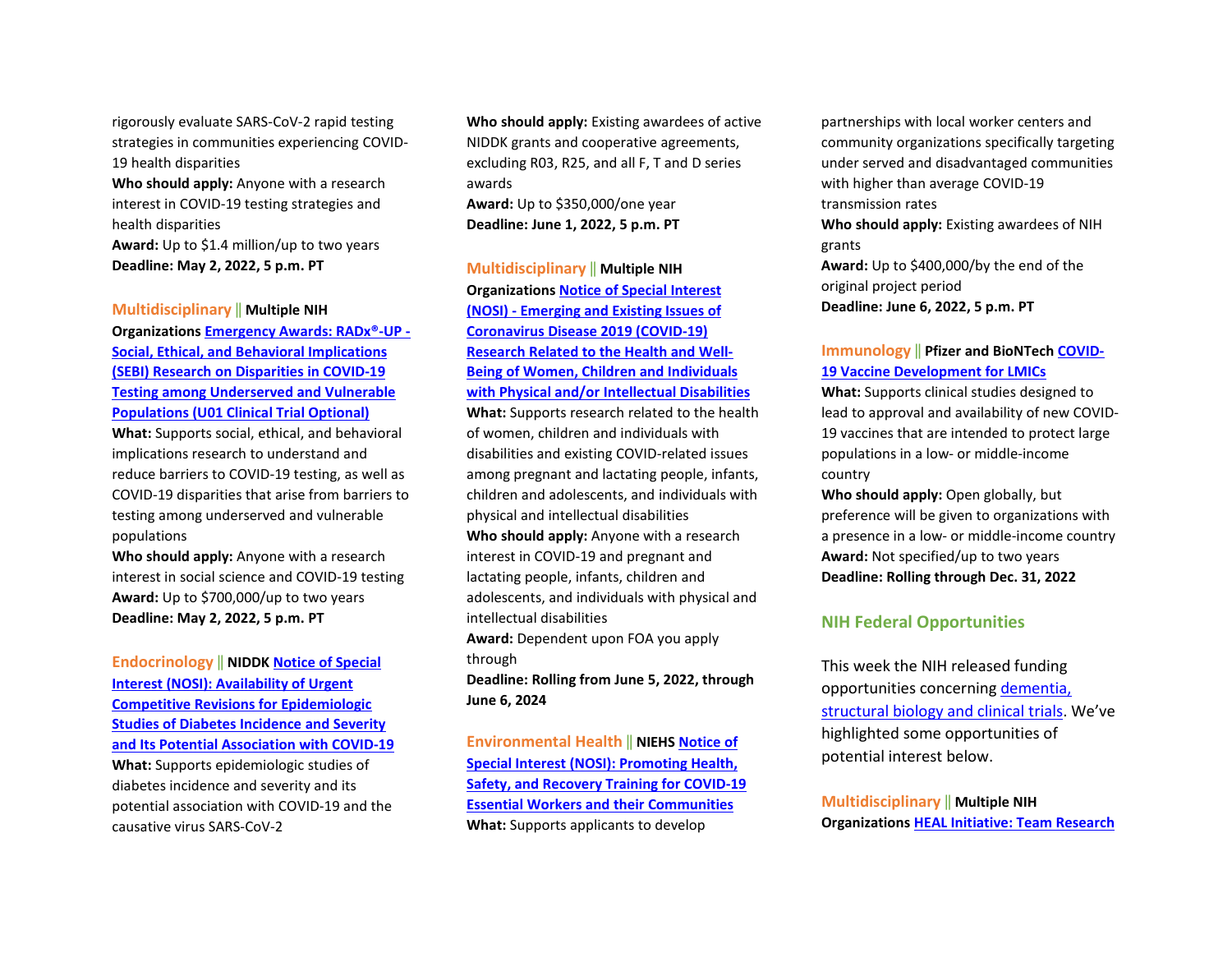## **[for Initial Translational Efforts in Non](https://grants.nih.gov/grants/guide/rfa-files/RFA-NS-22-052.html)[addictive Analgesic Therapeutics](https://grants.nih.gov/grants/guide/rfa-files/RFA-NS-22-052.html)  [Development \[Small Molecules and Biologics\]](https://grants.nih.gov/grants/guide/rfa-files/RFA-NS-22-052.html)  [\(U19 Clinical Trial Not Allowed\)](https://grants.nih.gov/grants/guide/rfa-files/RFA-NS-22-052.html)**

**What:** Supports interdisciplinary team-based research projects to develop assays, conduct screening and early optimization work followed by pharmacokinetic, pharmacodynamic, and in vivo efficacy studies to demonstrate that proposed therapeutic agents have sufficient biological activity to warrant further development **Who should apply:** Anyone with a research interest in non-addictive analgesic therapeutics development **Award:** Up to \$7.5 million/up to five years **Deadline:** *LOI due:* **May 9, 2022** *(LOI not required but highly encouraged***);** *Application due:* **June 9, 2022, 5 p.m. PT** 

### **HIV/AIDS** ‖ **Multiple NIH Organizations [Fogarty HIV Research Training Program for](https://grants.nih.gov/grants/guide/pa-files/PAR-22-151.html)  [Low-and Middle-Income Country Institutions](https://grants.nih.gov/grants/guide/pa-files/PAR-22-151.html)  [\(D43 Clinical Trial Optional\)](https://grants.nih.gov/grants/guide/pa-files/PAR-22-151.html)**

**What:** Supports training for conducting research in a broad range of HIV research areas across HIV prevention, treatment, care, and quality of life continuum to strengthen the scientific capacity of institutions in low- and middle-income countries to conduct HIV research relevant to the HIV epidemic in their country; see also [PAR](https://grants.nih.gov/grants/guide/pa-files/PAR-22-152.html)-22-152 an[d PAR](https://grants.nih.gov/grants/guide/pa-files/PAR-22-153.html)-22-153 **Who should apply:** Foreign institutions in an eligible LMIC or by a U.S. institution that demonstrates collaboration with an institution

#### in an eligible LMIC; [further eligibility info in](https://grants.nih.gov/grants/guide/pa-files/PAR-22-151.html#_Section_III._Eligibility)  [FOA](https://grants.nih.gov/grants/guide/pa-files/PAR-22-151.html#_Section_III._Eligibility)

**Award:** Up to \$1.4 million/up to five years **Deadline:** *LOI due:* **July 22, 2022** *(LOI not required but highly encouraged***);** *Application due:* **Aug. 22, 2022, 5 p.m. PT** 

#### Administrative Supplements

**Multidisciplinary** ‖ **Multiple NIH Organization[s Notice of Special Interest](https://grants.nih.gov/grants/guide/notice-files/NOT-OD-22-110.html)  [\(NOSI\): Availability of Administrative](https://grants.nih.gov/grants/guide/notice-files/NOT-OD-22-110.html)  [Supplements for Helping to End Addiction](https://grants.nih.gov/grants/guide/notice-files/NOT-OD-22-110.html)  [Long-term \(HEAL\) Initiative awardees to make](https://grants.nih.gov/grants/guide/notice-files/NOT-OD-22-110.html)  [data Findable, Accessible, Interoperable, and](https://grants.nih.gov/grants/guide/notice-files/NOT-OD-22-110.html)  [Reusable \(FAIR\) through the HEAL Data](https://grants.nih.gov/grants/guide/notice-files/NOT-OD-22-110.html)  [Ecosystem](https://grants.nih.gov/grants/guide/notice-files/NOT-OD-22-110.html)**

Requests for Information

**Multidisciplinary** ‖ **NIH Office of the Director [Request for Information \(RFI\) on Flexibilities](https://grants.nih.gov/grants/guide/notice-files/NOT-OD-22-114.html)  [for Conducting Semiannual Animal Program](https://grants.nih.gov/grants/guide/notice-files/NOT-OD-22-114.html)  [Review](https://grants.nih.gov/grants/guide/notice-files/NOT-OD-22-114.html)**

### **Other Federal and Local Opportunities**

#### **Neuroscience** ‖ **DoD Alzheimer's Disease Research Program [Accelerating Diagnostics](https://cdmrp.army.mil/funding/prarp)  [Research Award](https://cdmrp.army.mil/funding/prarp)**

**What:** Supports validation and implementation of innovative diagnostic modalities to better determine the trajectory, long-term outcomes, and impact of Alzheimer's disease and related

dementias following military service and/or traumatic brain injury

**Who should apply:** Independent investigators at or above the level of assistant professor or equivalent

**Award:** Up to \$2.5 million/up to four years **Deadline:** *Pre-application due:* **June 17, 2022, 2 p.m. PT;** *Application due:* **July 25, 2022, 8:59 p.m. PT** 

### **Neuroscience** ‖ **DoD Alzheimer's Disease Research Program [Investigator-Initiated](https://cdmrp.army.mil/funding/prarp)  [Research Award](https://cdmrp.army.mil/funding/prarp)**

**What:** Supports research with high innovation/impact in one of the PRARP focus areas, which are Individual, caregiver, and family support, environmental, diagnostic, and prognostic factors, and fundamental research **Who should apply:** Independent investigators; if taking early-career investigator partnering PI option, PI must be a junior investigator within 10 years of their terminal degree or new to the field

**Award:** Up to \$750,000/up to three years **Deadline:** *Pre-application due:* **June 17, 2022, 2 p.m. PT;** *Application due:* **July 25, 2022, 8:59 p.m. PT** 

## **Neuroscience** ‖ **DoD Alzheimer's Disease Research Program [Translational Research](https://cdmrp.army.mil/funding/prarp)  [Award](https://cdmrp.army.mil/funding/prarp)**

**What:** Supports the translation of promising research into clinical application (i.e., preclinical to clinical translation) and clinical care (i.e., implementation science)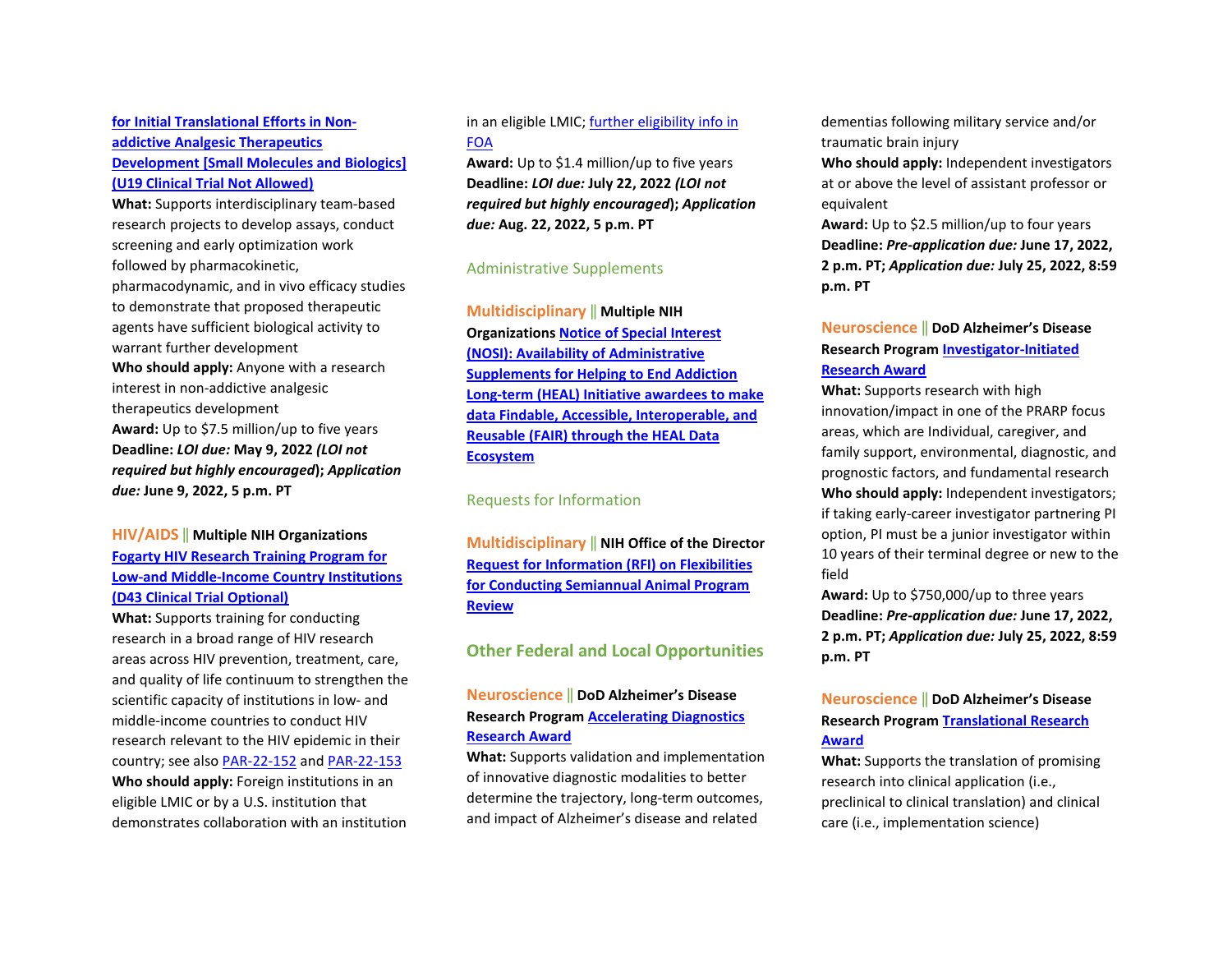**Who should apply:** Independent investigators **Award:** Up to \$1.2 million/up to three years **Deadline:** *Pre-application due:* **June 17, 2022, 2 p.m. PT;** *Application due:* **July 25, 2022, 8:59 p.m. PT** 

#### **Cancer** ‖ **DoD Pancreatic Cancer Research Program [Idea Development Award](https://cdmrp.army.mil/funding/pa/W81XWH-22-PCARP-IDA-GG.pdf)**

**What:** Supports new ideas that represent innovative, high-risk/high-gain approaches to pancreatic cancer research and have the potential to make an important contribution to one or more of the FY22 PCARP Focus Areas **Who should apply:** Investigators at or above assistant professor; partnering option with an early-career investigator **Award:** Up to \$650,000/up to three years **Deadline:** *Pre-application due:* **July 8, 2022, 2 p.m. PT;** *Application due:* **Oct. 6, 2022, 8:59 p.m. PT** 

### **Cancer** ‖ **DoD Pancreatic Cancer Research Program [Translational Research Partnership](https://cdmrp.army.mil/funding/pa/W81XWH-22-PCARP-IDA-GG.pdf)  [Award](https://cdmrp.army.mil/funding/pa/W81XWH-22-PCARP-IDA-GG.pdf)**

**What:** Supports partnerships between clinicians and laboratory scientists that accelerate ideas in pancreatic cancer into clinical applications

**Who should apply:** Investigators at or above the level of assistant professor or equivalent **Award:** Up to \$750,000/up to three years **Deadline:** *Pre-application due:* **July 8, 2022, 2 p.m. PT;** *Application due:* **Oct. 6, 2022, 8:59 p.m. PT** 

### **Neuroscience** ‖ **DoD Parkinson's Research Program [Early Investigator Research Award](https://cdmrp.army.mil/pubs/press/2022/22prppreann)**

**What:** Supports Parkinson's research opportunities for individuals in the early stages of their careers under the guidance of a designated mentor

**Who should apply:** Postdoctoral and clinical fellows, instructors and assistant professors within 10 years of their advanced degree or residency training

**Award:** Up to \$400,000/up to two years **Deadline: Not announced yet; will be posted here again when deadline is announced** 

#### **Neuroscience** ‖ **DoD Parkinson's Research Program [Investigator-Initiated Research](https://cdmrp.army.mil/pubs/press/2022/22prppreann)  [Award](https://cdmrp.army.mil/pubs/press/2022/22prppreann)**

**What:** Supports multidisciplinary, high-impact research projects that have potential to make an important contribution to Parkinson's research; supports the spectrum of research from basic science through clinical research **Who should apply:** Investigators at or above the level of assistant professor or equivalent **Award:** Up to \$1.2 million/up to three years **Deadline: Not announced yet; will be posted here again when deadline is announced** 

#### **Neuroscience** ‖ **DoD Parkinson's Research Program [Synergistic Idea Award](https://cdmrp.army.mil/pubs/press/2022/22prppreann)**

**What:** Supports new ideas that represent synergistic approaches to Parkinson's research involving two to four faculty-level or equivalent PIs

**Who should apply:** Investigators at or above

the level of assistant professor or equivalent **Award:** Up to \$9 million/up to four years **Deadline: Not announced yet; will be posted here again when deadline is announced** 

#### **Private Opportunities**

### **Neuroscience** ‖ **Alzheimer's Drug Discovery Foundation [Core Funding Programs](https://www.alzdiscovery.org/research-and-grants/funding-opportunities)**

**What:** Supports research that advances therapeutic and biomarker development for Alzheimer's and related dementias through four mechanisms including drug development and clinical trial funding

**Who should apply:** Anyone with a research interest in Alzheimer's and related dementia drug development

**Award:** Between \$600,000 and \$3 million/between one and multiple years **Deadline:** *LOI due:* **May 20, 2022, 2 p.m. PT;**  *Applications due:* **July 22, 2022, 2 p.m. PT**  *This organization is on th[e President's List;](https://o2.ohsu.edu/foundations/research-program-grants/ohsu-presidents-list/index.cfm)  submit a [notice of intent form](https://app.smartsheet.com/b/form?EQBCT=b4b914967b774308b1947bbf8ab27b15) before applying* 

### **Mental Health** ‖ **American Psychiatric Association Foundation [Helping Hands Grants](https://apafdn.org/Impact/Community/Helping-Hands-Grants/Application)  [Program](https://apafdn.org/Impact/Community/Helping-Hands-Grants/Application)**

**What:** Grants to support medical schools supporting mental health and substance use disorder projects, particularly in underserved minority communities

**Who should apply:** Medical students with projects supervised by at least one psychiatrist **Award:** Up to \$5,000/not specified **Deadline: May 31, 2022**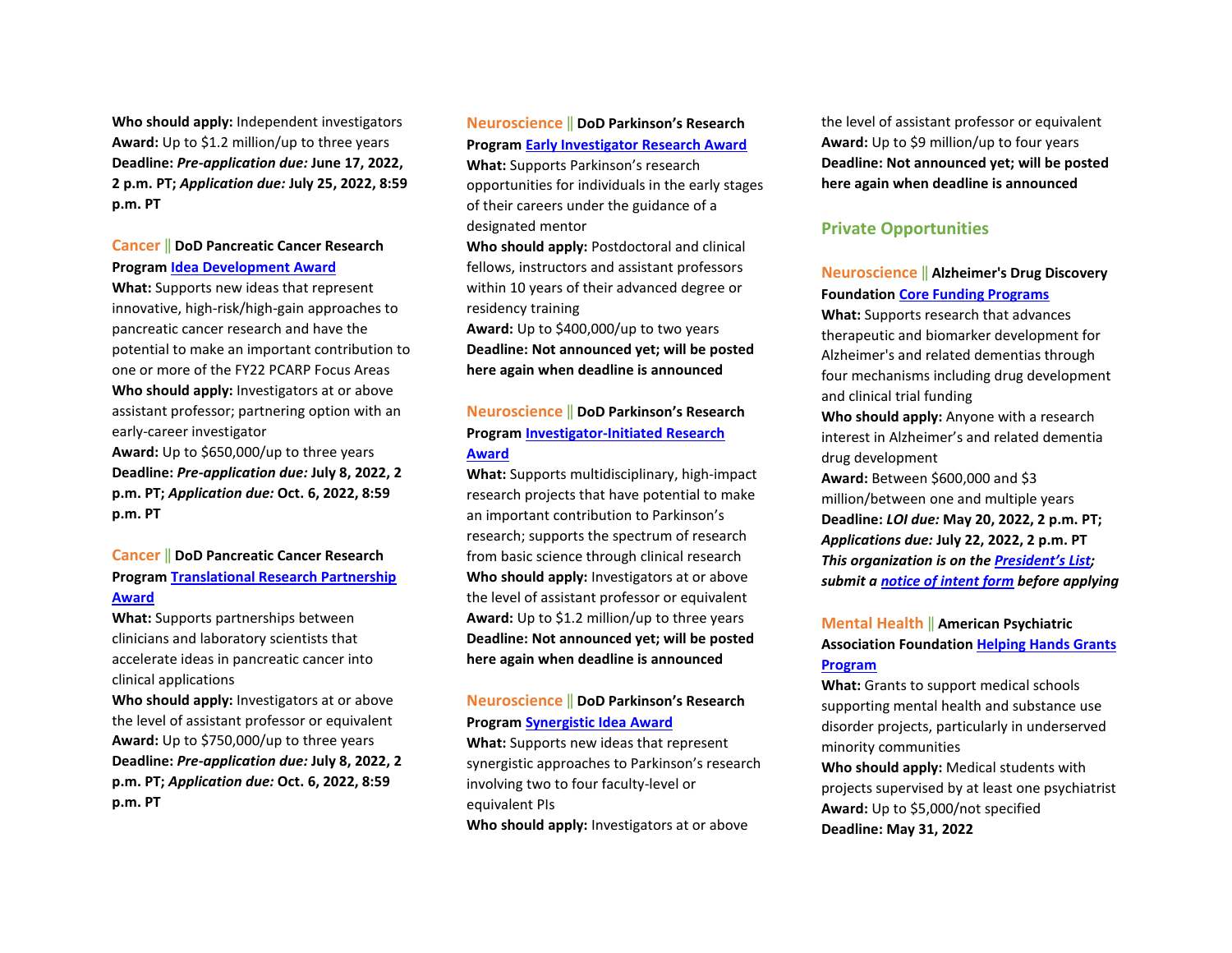#### **Pediatric** ‖ **Child Health Foundation [Innovative Small Grants Program](https://childhealthfoundation.org/how-to-apply/)**

**What:** Supports research or service projects directed at improving the health and wellbeing of infants during their first year of life **Who should apply:** Registered nongovernmental organizations certified in the country of their origin **Award:** Up to \$5,000/up to one year **Deadline: May 31, 2022** 

### **Biology** ‖ **Chan Zuckerberg Initiative [napari](https://chanzuckerberg.com/rfa/napari-plugin-grants/?utm_campaign=Science&utm_medium=email&_hsmi=210365815&_hsenc=p2ANqtz--nAEQtge5PddaCkuwjZ2d5OX2ZfAkLvWRRXsrCNTbiI2ERgju_-O7iR6thKypomFPXOYwYnieVr8N1iIo3Ct0_S1Na7g&utm_content=210365815&utm_source=hs_email)  [Plugin Foundations Grants](https://chanzuckerberg.com/rfa/napari-plugin-grants/?utm_campaign=Science&utm_medium=email&_hsmi=210365815&_hsenc=p2ANqtz--nAEQtge5PddaCkuwjZ2d5OX2ZfAkLvWRRXsrCNTbiI2ERgju_-O7iR6thKypomFPXOYwYnieVr8N1iIo3Ct0_S1Na7g&utm_content=210365815&utm_source=hs_email)**

**What:** Supports plugin projects for the napari image analysis platform that will ensure the quality of existing plugins through improvements to documentation, user support, usability, and reliability, and establishing foundational plugins for cell biology analyses

**Who should apply:** PIs and co-PIs must each be permitted to receive grant support by the organization they are applying with **Award:** Up to \$20,000/up to one year **Deadline: June 1, 2022, 5 p.m. PT**  *This organization is on th[e President's List;](https://o2.ohsu.edu/foundations/research-program-grants/ohsu-presidents-list/index.cfm)  submit a [notice of intent form](https://app.smartsheet.com/b/form?EQBCT=b4b914967b774308b1947bbf8ab27b15) before applying* 

#### **Women's Health** ‖ **Pfizer [Menopause and](https://cdn.pfizer.com/pfizercom/2022-04/GMG_2022-IM-US_MenopauseMentalHealth.pdf?aAoPbkh2Cu2_g0Ai0ghViDzXuzK_R3j_)  [Mental Health](https://cdn.pfizer.com/pfizercom/2022-04/GMG_2022-IM-US_MenopauseMentalHealth.pdf?aAoPbkh2Cu2_g0Ai0ghViDzXuzK_R3j_)**

**What:** Supports independent education initiatives for healthcare professionals focused on the potential mental health impact of menopause as well as risk factors for

depressive symptoms and clinical depression during menopause

**Who should apply:** Primary care practitioners, obstetricians and gynecologists, nurse practitioners, physician assistants, and other healthcare professionals involved in the care of menopausal woman

**Award:** Up to \$200,000/up to two years **Deadline: June 21, 2022, 8:59 p.m. PT** 

### **Multidisciplinary** ‖ **TMCity Foundation [Investigating the Gut-Brain Axis for](https://www.tmcity.org/rfp)  [Applications to Brain and Mental Health](https://www.tmcity.org/rfp)**

**What:** Supports research addressing the gaps in our knowledge of how the gut affects brain health with the goal of using that knowledge to make measurable improvements to the treatment of neuropsychiatric diseases **Who should apply:** Anyone with a research interest in the connection between the gut microbiome and the brain **Award:** Up to \$250,000/not specified **Deadline: July 1, 2022** 

### **Pulmonology** ‖ **Cystic Fibrosis Foundation [Path to a Cure: Collaborative Research Grant](https://www.cff.org/researchers/path-cure-collaborative-research-grant)**

**What:** Supports projects that use cutting-edge technologies and strategies that have potential to inform or translate into novel therapies to restore CFTR protein function by fixing or replacing the defective CFTR gene **Who should apply:** Independent investigators with an interest in cystic fibrosis **Award:** Up to \$3 million/up to three years **Deadline: July 14, 2022, 2 p.m. PT** 

#### **Previously Published Opportunities**

#### *Federal*

#### **April 2022**

**Neuroscience** ‖ **DoD Amyotrophic Lateral Sclerosis Research Program [Clinical Biomarker](https://cdmrp.army.mil/funding/alsrp)  [Development Award](https://cdmrp.army.mil/funding/alsrp)** *Pre-application due: April 29, 2022, 2 p.m. PT; Application due: July 28, 2022, 8:59 p.m. PT* 

**Neuroscience** ‖ **DoD Amyotrophic Lateral Sclerosis Research Program [Pilot Clinical Trial](https://cdmrp.army.mil/funding/alsrp)  [Award](https://cdmrp.army.mil/funding/alsrp)** *Pre-application due: April 29, 2022, 2 p.m. PT; Application due: July 28, 2022, 8:59 p.m. PT* 

**Neuroscience** ‖ **DoD Amyotrophic Lateral Sclerosis Research Program [Therapeutic](https://cdmrp.army.mil/funding/alsrp)  [Development Award](https://cdmrp.army.mil/funding/alsrp)** *Pre-application due: April 29, 2022, 2 p.m. PT; Application due: July 28, 2022, 8:59 p.m. PT* 

**Neuroscience** ‖ **DoD Amyotrophic Lateral Sclerosis Research Program [Therapeutic Idea](https://cdmrp.army.mil/funding/alsrp)  [Award](https://cdmrp.army.mil/funding/alsrp)** *Pre-application due: April 29, 2022, 2 p.m. PT; Application due: July 28, 2022, 8:59 p.m. PT* 

**Multidisciplinary** ‖ **DoD Peer Reviewed Medical Research Progra[m Investigator-](https://cdmrp.army.mil/funding/prmrp)[Initiated Research Award](https://cdmrp.army.mil/funding/prmrp)** *Pre-application due: April 29, 2022,*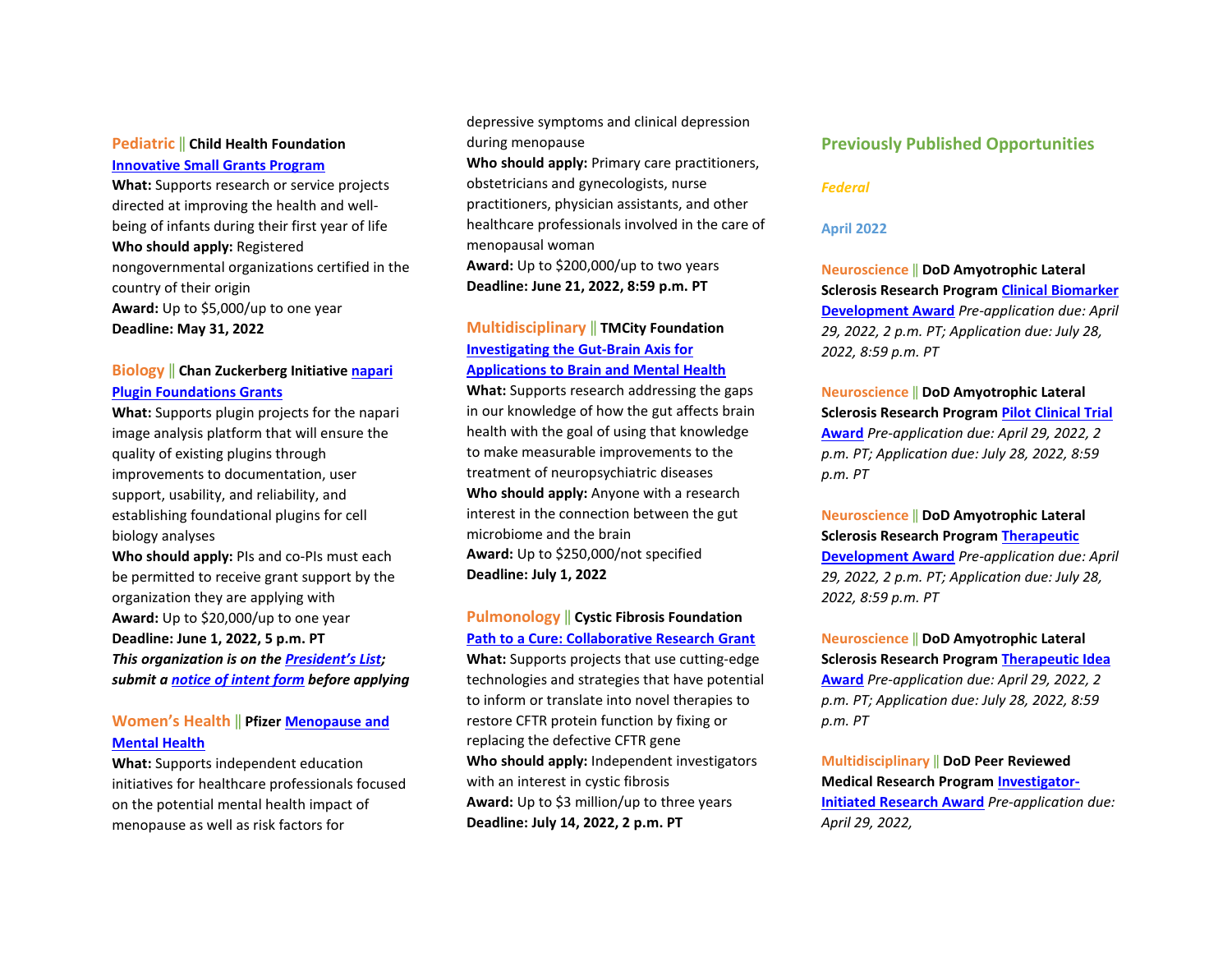*2 p.m. PT; Application due: May 27, 2022, 8:59 p.m. PT* 

## **Multidisciplinary** ‖ **DoD Peer Reviewed Medical Research Program**

**[Technology/Therapeutic Development Award](https://cdmrp.army.mil/funding/prmrp)** *Pre-application due: April 29, 2022, 2 p.m. PT; Application due: May 27, 2022, 8:59 p.m. PT*

#### **May 2022**

#### **Cancer** ‖ **DoD Ovarian Cancer Research**

**Program [Investigator-Initiated Research](https://cdmrp.army.mil/funding/ocrp)  [Award](https://cdmrp.army.mil/funding/ocrp)** *Pre-application due: May 2, 2022, 2 p.m. PT; Application due: Aug. 5, 2022, 8:59 p.m. PT* 

**Cancer** ‖ **DoD Ovarian Cancer Research Program [Ovarian Cancer Academy Award –](https://cdmrp.army.mil/funding/ocrp)  [Early-Career Investigator](https://cdmrp.army.mil/funding/ocrp)** *Pre-application due: May 2, 2022, 2 p.m. PT; Application due: Aug. 5, 2022, 8:59 p.m. PT* 

**Cancer** ‖ **DoD Ovarian Cancer Research Program [Pilot Award](https://cdmrp.army.mil/funding/ocrp)** *Pre-application due: May 2, 2022, 2 p.m. PT; Application due: Aug. 5, 2022, 8:59 p.m. PT* 

**Cancer** ‖ **DoD Ovarian Cancer Research Program [Proteogenomics Research Award](https://cdmrp.army.mil/funding/ocrp)** *Pre-application due: May 2, 2022, 2 p.m. PT; Application due: Aug. 5, 2022, 8:59 p.m. PT* 

**Biology** ‖ **FDA Center for Veterinary Medicine** 

**[Innovative ways to provide education on](https://grants.nih.gov/grants/guide/pa-files/PAR-22-108.html)  [antimicrobial stewardship practices in](https://grants.nih.gov/grants/guide/pa-files/PAR-22-108.html)  [animals \(U01\) Clinical Trial Not Allowed](https://grants.nih.gov/grants/guide/pa-files/PAR-22-108.html)** *Application due: May 2, 2022, 8:59 p.m. PT* 

**Cancer** ‖ **DoD Breast Cancer Research Program [Breakthrough Award Levels 1 and 2](https://cdmrp.army.mil/funding/bcrp)** *Pre-application due: May 3, 2022, 2 p.m. PT; Application due: May 17, 2022, 8:59 p.m. PT* 

**Cancer** ‖ **DoD Breast Cancer Research Program [Era of Hope Scholar Award](https://cdmrp.army.mil/funding/bcrp)** *Preapplication due: May 3, 2022, 2 p.m. PT; Application due: May 17, 2022, 8:59 p.m. PT* 

**Cancer** ‖ **DoD Lung Cancer Research Program [Career Development Award](https://cdmrp.army.mil/funding/lcrp)** *Pre-application due: May 3, 2022, 2 p.m. PT; Application due: May 17, 2022, 8:59 p.m. PT* 

**Cancer** ‖ **DoD Lung Cancer Research Program [Concept Award](https://cdmrp.army.mil/funding/lcrp)** *Pre-application due: May 3, 2022, 2 p.m. PT; Application due: May 17, 2022, 8:59 p.m. PT* 

**Cancer** ‖ **DoD Lung Cancer Research Program [Idea Development Award](https://cdmrp.army.mil/funding/lcrp)** *Pre-application due: May 4, 2022, 2 p.m. PT; Application due: July 27, 2022, 8:59 p.m. PT* 

**Cancer** ‖ **DoD Lung Cancer Research Program [Investigator-Initiated Translational Research](https://cdmrp.army.mil/funding/lcrp)  [Award](https://cdmrp.army.mil/funding/lcrp)** *Pre-application due: May 4, 2022, 2 p.m. PT; Application due: July 27, 2022, 8:59 p.m. PT* 

**Orthotics** ‖ **DoD Orthotics and Prosthetics Outcomes Research Progra[m Clinical](https://cdmrp.army.mil/funding/oporp)  [Research Award](https://cdmrp.army.mil/funding/oporp)** *Pre-application due: May 4, 2022, 2 p.m. PT; Application due: June 1, 2022, 8:59 p.m. PT* 

**Orthotics** ‖ **DoD Orthotics and Prosthetics Outcomes Research Progra[m Clinical Trial](https://cdmrp.army.mil/funding/oporp)  [Award](https://cdmrp.army.mil/funding/oporp)** *Pre-application due: May 4, 2022, 2 p.m. PT; Application due: June 1, 2022, 8:59 p.m. PT*

**Multidisciplinary** ‖ **Multiple NIH Organizations Accelerating the Pace of Child Health Research Using Existing Data from the Adolescent Brain Cognitive Development (ABCD) Stud[y \(R01-Clinical Trial Not Allowed\)](https://grants.nih.gov/grants/guide/pa-files/PAR-22-137.html) and [\(R21-Clinical Trial Not Allowed\)](https://grants.nih.gov/grants/guide/pa-files/PAR-22-138.html)** *LOI due: May 5 (R01) or 16 (R21), 2022 (LOI not required but highly encouraged); Application due: June 5 (R01) or 16 (R21), 2022, 5 p.m. PT*

**Multidisciplinary** ‖ **Multiple NIH Organizations [Leveraging Health Information Technology](https://grants.nih.gov/grants/guide/pa-files/PAR-22-145.html)  [\(Health IT\) to Address and Reduce Health](https://grants.nih.gov/grants/guide/pa-files/PAR-22-145.html)  [Care Disparities \(R01 Clinical Trial Optional\)](https://grants.nih.gov/grants/guide/pa-files/PAR-22-145.html)** *LOI due: May 5, 2022 (LOI not required but highly encouraged); Application due: June 5, 2022, 5 p.m. PT*

**Cancer** ‖ **NC[I Cancer Tissue Engineering](https://grants.nih.gov/grants/guide/pa-files/PAR-22-099.html)  [Collaborative: Enabling Biomimetic Tissue-](https://grants.nih.gov/grants/guide/pa-files/PAR-22-099.html)[Engineered Technologies for Cancer Research](https://grants.nih.gov/grants/guide/pa-files/PAR-22-099.html)  [\(R01 Clinical Trial Optional\)](https://grants.nih.gov/grants/guide/pa-files/PAR-22-099.html)** *LOI due: May 5,*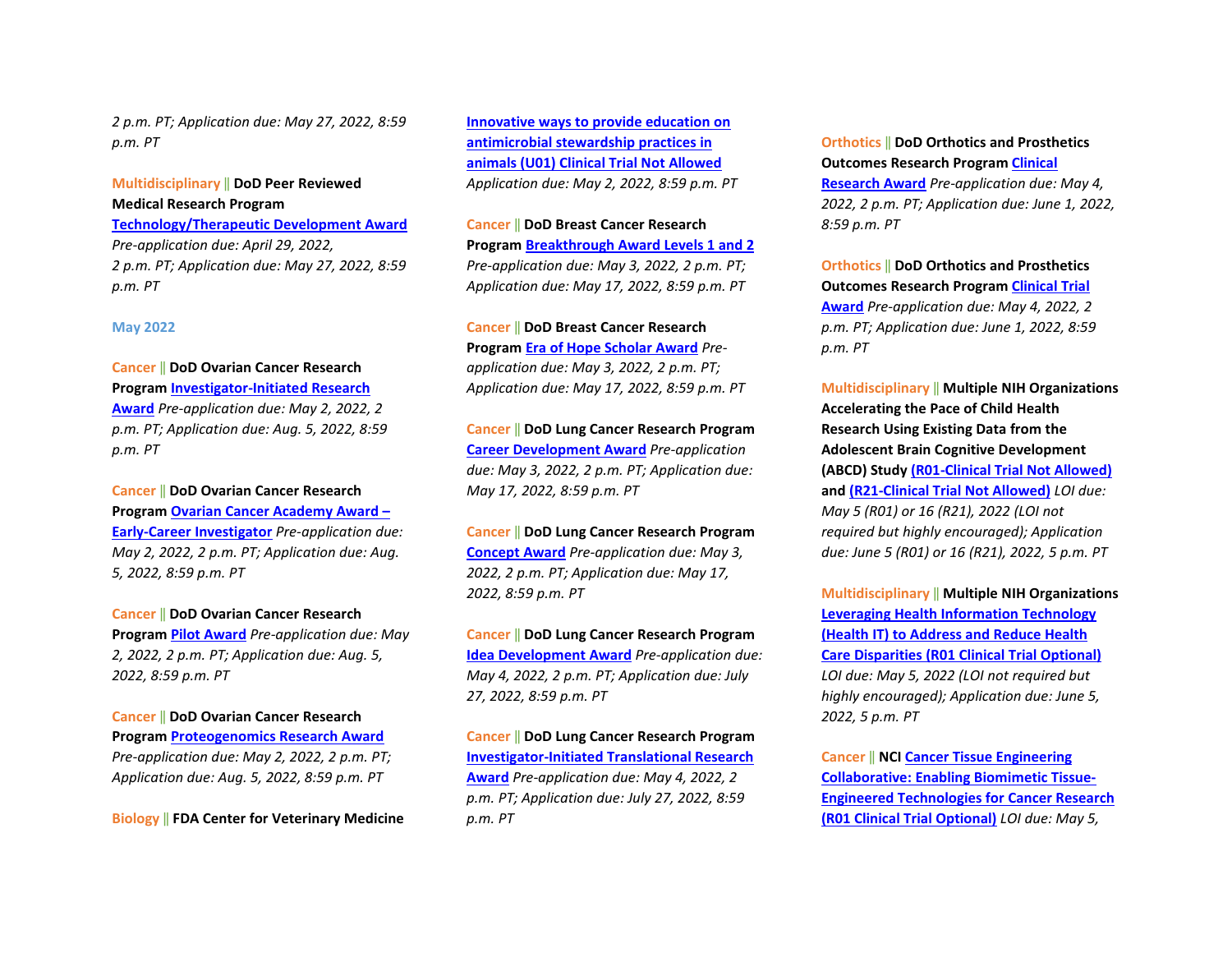*2022 (LOI not required but highly encouraged); Application due: June 5, 2022, 8:59 p.m. PT*

**Multidisciplinary** ‖ **DoD Peer Reviewed Medical Research Progra[m Clinical Trial](https://cdmrp.army.mil/funding/prmrp)  [Award](https://cdmrp.army.mil/funding/prmrp)** *Pre-application due: May 6, 2022, 2 p.m. PT; Application due: Aug. 12, 2022, 8:59 p.m. PT* 

**Multidisciplinary** ‖ **DoD Peer Reviewed Medical Research Progra[m Focused Program](https://cdmrp.army.mil/funding/prmrp)  [Award](https://cdmrp.army.mil/funding/prmrp)** *Pre-application due: May 6, 2022, 2 p.m. PT; Application due: Aug. 12, 2022, 8:59 p.m. PT*

**Neuroscience** ‖ **Multiple NIH Organizations [BRAIN Initiative: Development of Novel Tools](https://grants.nih.gov/grants/guide/rfa-files/RFA-MH-22-115.html)  [to Probe Cell-Specific and Circuit-Specific](https://grants.nih.gov/grants/guide/rfa-files/RFA-MH-22-115.html)  [Processes in Human and Non-Human Primate](https://grants.nih.gov/grants/guide/rfa-files/RFA-MH-22-115.html)  [Brain \(UG3/UH3 Clinical Trial Optional\)](https://grants.nih.gov/grants/guide/rfa-files/RFA-MH-22-115.html)** *LOI due: May 7, 2022 (LOI not required but highly encouraged); Application due: June 7, 2022, 8:59 p.m. PT*

**Cancer** ‖ **NC[I Exploratory Grants in Cancer](https://grants.nih.gov/grants/guide/pa-files/PAR-21-341.html)  [Control \(R21 Clinical Trial Optional\)](https://grants.nih.gov/grants/guide/pa-files/PAR-21-341.html)** *LOI due: May 7, 2022 (LOI not required but highly encouraged); Application due: June 7, 2022, 5 p.m. PT*

**Multidisciplinary** ‖ **NHLBI [Notice of Special](https://grants.nih.gov/grants/guide/notice-files/NOT-HL-21-025.html)  [Interest \(NOSI\): Examining Effects of HIV Pre-](https://grants.nih.gov/grants/guide/notice-files/NOT-HL-21-025.html)[Exposure Prophylaxis \(PrEP\) on Heart, Lung,](https://grants.nih.gov/grants/guide/notice-files/NOT-HL-21-025.html)  [Blood, and Sleep Function](https://grants.nih.gov/grants/guide/notice-files/NOT-HL-21-025.html)** *Deadline: Open from May 7, 2022 through May 8, 2025*

**Multidisciplinary** ‖ **NCI and OD[P Center for](https://grants.nih.gov/grants/guide/rfa-files/RFA-OD-22-002.html)  [Rapid Surveillance of Tobacco \(CRST\) to](https://grants.nih.gov/grants/guide/rfa-files/RFA-OD-22-002.html)  [Assess Changes in Use Behaviors, Product](https://grants.nih.gov/grants/guide/rfa-files/RFA-OD-22-002.html)  [Marketing, and the Marketplace \(U01 Clinical](https://grants.nih.gov/grants/guide/rfa-files/RFA-OD-22-002.html)  [Trial Not Allowed\)](https://grants.nih.gov/grants/guide/rfa-files/RFA-OD-22-002.html)** *Application due: May 8, 2022, 5 p.m. PT* 

**HIV/AIDS** ‖ **NIDA, NIMH and OBSSR Advancing communication strategies to support future HIV vaccine use [\(R01 Clinical Trial Optional\)](https://grants.nih.gov/grants/guide/rfa-files/RFA-MH-22-170.html) and [\(R21 Clinical Trial Optional\)](https://grants.nih.gov/grants/guide/rfa-files/RFA-MH-22-171.html)** *Application due: May 10, 2022, 5 p.m. PT* 

**Immunology** ‖ **NIAID Nonhuman Primate Transplantation Tolerance Cooperative Study Grou[p \(U01 Clinical Trial Not Allowed\)](https://grants.nih.gov/grants/guide/rfa-files/RFA-AI-22-002.html) and [\(U19 Clinical Trial Not Allowed\)](https://grants.nih.gov/grants/guide/rfa-files/RFA-AI-22-003.html)** *Application due: May 13, 2022, 8:59 p.m. PT* 

**Multidisciplinary** ‖ **Multiple NIH Organizations [BRAIN Initiative: Exploratory Team-Research](https://grants.nih.gov/grants/guide/rfa-files/RFA-NS-22-028.html)  [BRAIN Circuit Programs - eTeamBCP](https://grants.nih.gov/grants/guide/rfa-files/RFA-NS-22-028.html) (U01 [Clinical Trials Optional\)](https://grants.nih.gov/grants/guide/rfa-files/RFA-NS-22-028.html)** *LOI due: May 14, 2022 (LOI not required but highly encouraged); Application due: June 14, 2022, 5 p.m. PT* 

**Multidisciplinary** ‖ **Multiple NIH Organizations [Tobacco Centers of Regulatory Science](https://grants.nih.gov/grants/guide/rfa-files/RFA-OD-22-004.html)  [\(TCORS\) for Research Relevant to the Family](https://grants.nih.gov/grants/guide/rfa-files/RFA-OD-22-004.html)  [Smoking Prevention and Tobacco Control Act](https://grants.nih.gov/grants/guide/rfa-files/RFA-OD-22-004.html)  [\(U54 Clinical Trial Optional\)](https://grants.nih.gov/grants/guide/rfa-files/RFA-OD-22-004.html)** *LOI due: May 14, 2022 (LOI not required but highly encouraged); Application due: July 14, 2022, 5 p.m. PT*

**Multidisciplinary** ‖ **NIGM[S National and](https://grants.nih.gov/grants/guide/pa-files/PAR-22-065.html)  [Regional Resources \(R24 - Clinical Trial Not](https://grants.nih.gov/grants/guide/pa-files/PAR-22-065.html)** 

**[Allowed\)](https://grants.nih.gov/grants/guide/pa-files/PAR-22-065.html)** *LOI due: May 14, 2022 (LOI not required but highly encouraged); Application due: June 14, 2022, 5 p.m. PT*

**Pulmonology** ‖ **NHLBI and NIGMS [ARDS,](https://grants.nih.gov/grants/guide/rfa-files/RFA-HL-23-001.html)  [Pneumonia, and Sepsis Phenotyping](https://grants.nih.gov/grants/guide/rfa-files/RFA-HL-23-001.html)  [Consortium Clinical Centers \(U01 Clinical Trial](https://grants.nih.gov/grants/guide/rfa-files/RFA-HL-23-001.html)  [Not Allowed\)](https://grants.nih.gov/grants/guide/rfa-files/RFA-HL-23-001.html) and [ARDS, Pneumonia, and](https://grants.nih.gov/grants/guide/rfa-files/RFA-HL-23-002.html)  [Sepsis Phenotyping Consortium Coordinating](https://grants.nih.gov/grants/guide/rfa-files/RFA-HL-23-002.html)  [Center \(U01 Clinical Trial Not Allowed\)](https://grants.nih.gov/grants/guide/rfa-files/RFA-HL-23-002.html)** *LOI due: May 17, 2022 (LOI not required but highly encouraged); Application due: June 17, 2022, 8:59 p.m. PT*

**Neuroscience** ‖ **DoD Epilepsy Research Program [Idea Development Award](https://cdmrp.army.mil/funding/erp)** *Preapplication due: May 19, 2022, 2 p.m. PT; Application due: June 23, 2022, 8:59 p.m. PT* 

**Neuroscience** ‖ **DoD Epilepsy Research Program [Research Partnership Award](https://cdmrp.army.mil/funding/erp)** *Preapplication due: May 19, 2022, 2 p.m. PT; Application due: June 23, 2022, 8:59 p.m. PT* 

**Neuroscience** ‖ **DoD Epilepsy Research Program [Virtual Post-Traumatic Epilepsy](https://cdmrp.army.mil/funding/erp)  [Research Center \(P-TERC\)](https://cdmrp.army.mil/funding/erp)** *Pre-application due: May 19, 2022, 2 p.m. PT; Application due: June 23, 2022, 8:59 p.m. PT* 

**Neuroscience** ‖ **DoD Epilepsy Research Program [Virtual Post-Traumatic Epilepsy](https://cdmrp.army.mil/funding/erp)  [Research Center Faculty Award](https://cdmrp.army.mil/funding/erp)** *Pre-*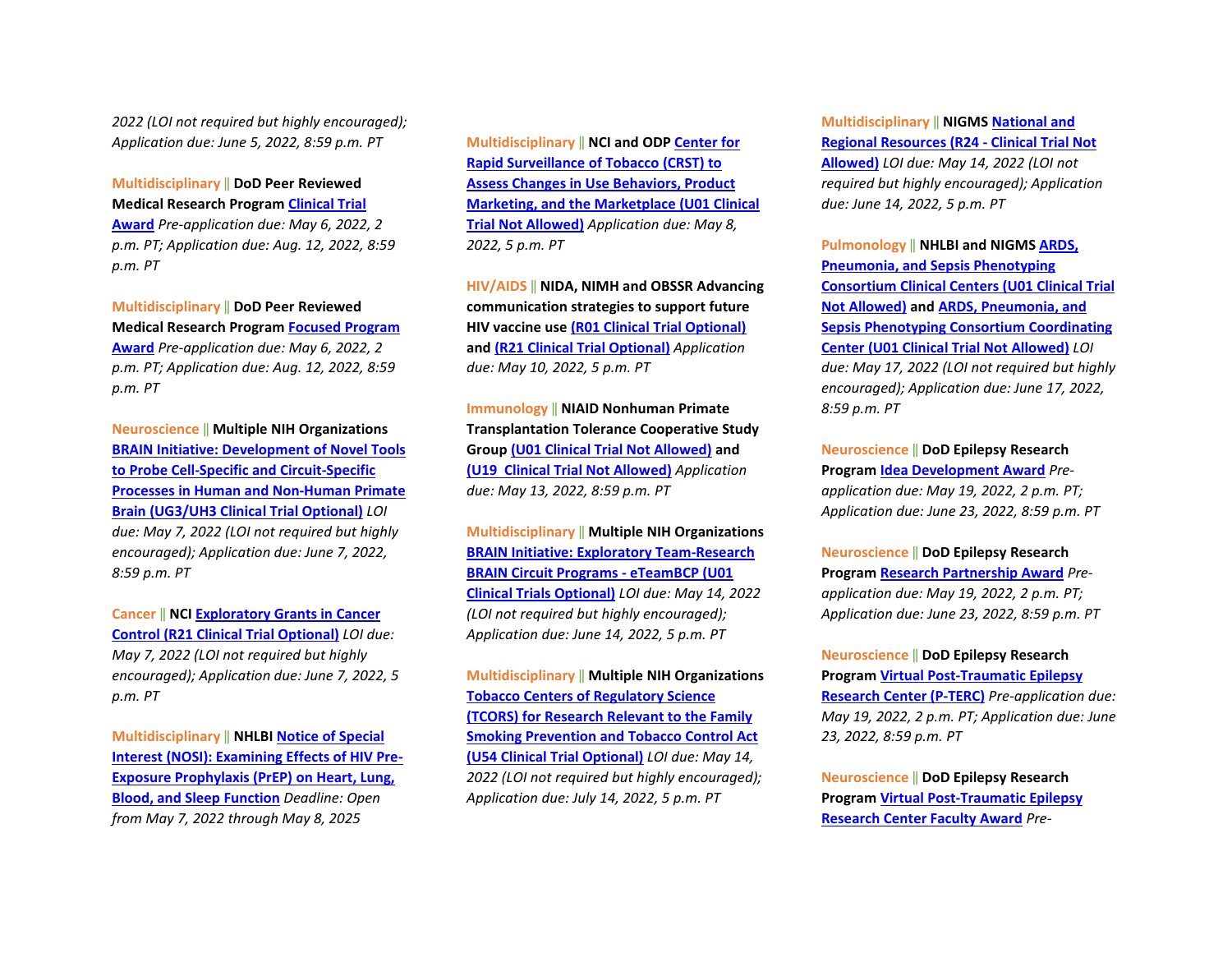*application due: May 19, 2022, 2 p.m. PT; Application due: June 23, 2022, 8:59 p.m. PT*

**Immunology** ‖ **NIAI[D Host Immunity and](https://grants.nih.gov/grants/guide/rfa-files/RFA-AI-22-001.html)  [Novel Immunization Strategies](https://grants.nih.gov/grants/guide/rfa-files/RFA-AI-22-001.html)  for** *[Clostridioides difficile](https://grants.nih.gov/grants/guide/rfa-files/RFA-AI-22-001.html)* **Infection (CDI) (U19 [Clinical Trial Not Allowed\)](https://grants.nih.gov/grants/guide/rfa-files/RFA-AI-22-001.html)** *Application due: May 20, 2022, 5 p.m. PT*

**Mental Health** ‖ **NIMH [Pilot Practice-based](https://grants.nih.gov/grants/guide/rfa-files/RFA-MH-22-120.html)  [Research for Primary Care Suicide Prevention](https://grants.nih.gov/grants/guide/rfa-files/RFA-MH-22-120.html)  [\(R34 Clinical Trial Optional\)](https://grants.nih.gov/grants/guide/rfa-files/RFA-MH-22-120.html)** *LOI due: May 20, 2022 (LOI not required but highly encouraged); Application due: June 21, 2022, 5 p.m. PT*

**Neuroscience** ‖ **DoD Autism Research Program [Career Development Award](https://cdmrp.army.mil/funding/arp)** *Preapplication due: May 23, 2022, 2 p.m. PT; Application due: Aug. 18, 2022, 8:59 p.m. PT* 

#### **Neuroscience** ‖ **DoD Autism Research**

**Program [Clinical Trial Award](https://cdmrp.army.mil/funding/arp)** *Pre-application due: May 23, 2022, 2 p.m. PT; Application due: Aug. 18, 2022, 8:59 p.m. PT* 

**Neuroscience** ‖ **DoD Autism Research** 

**Program [Idea Development Award](https://cdmrp.army.mil/funding/arp)** *Preapplication due: May 23, 2022, 2 p.m. PT; Application due: Aug. 18, 2022, 8:59 p.m. PT* 

**Neuroscience** ‖ **DoD Spinal Cord Injury Research Progra[m Clinical Trial Award](https://cdmrp.army.mil/funding/scirp)** *Pre-application due: May 23, 2022, 2 p.m. PT; Application due: Sept. 2, 2022, 8:59 p.m. PT* 

**Neuroscience** ‖ **DoD Spinal Cord Injury Research Progra[m Investigator-](https://cdmrp.army.mil/funding/scirp)[Initiated Research Award](https://cdmrp.army.mil/funding/scirp)** *Pre-application due: May 23, 2022, 2 p.m. PT; Application due: Sept. 2, 2022, 8:59 p.m. PT* 

**Neuroscience** ‖ **DoD Spinal Cord Injury Research Progra[m Translational](https://cdmrp.army.mil/funding/scirp)  [Research Award](https://cdmrp.army.mil/funding/scirp)** *Pre-application due: May 23, 2022, 2 p.m. PT; Application due: Sept. 2, 2022, 8:59 p.m. PT*

**Multidisciplinary** ‖ **Multiple NIH Organizations [Myalgic Encephalomyelitis/Chronic Fatigue](https://grants.nih.gov/grants/guide/rfa-files/RFA-NS-22-019.html)  [Syndrome \(ME/CFS\) Collaborative Research](https://grants.nih.gov/grants/guide/rfa-files/RFA-NS-22-019.html)  [Centers \(CRCs\) \(U54, Basic Experimental](https://grants.nih.gov/grants/guide/rfa-files/RFA-NS-22-019.html)  [Studies Involving Humans Allowed\)](https://grants.nih.gov/grants/guide/rfa-files/RFA-NS-22-019.html) an[d Data](https://grants.nih.gov/grants/guide/rfa-files/RFA-NS-22-020.html)  [Management and Coordinating Center](https://grants.nih.gov/grants/guide/rfa-files/RFA-NS-22-020.html)  [\(DMCC\) for the Myalgic](https://grants.nih.gov/grants/guide/rfa-files/RFA-NS-22-020.html) [Encephalomyelitis/Chronic Fatigue Syndrome](https://grants.nih.gov/grants/guide/rfa-files/RFA-NS-22-020.html)  [\(ME/CFS\) Collaborative Research Centers](https://grants.nih.gov/grants/guide/rfa-files/RFA-NS-22-020.html)  [\(CRC\) \(U24 Basic Experimental Studies with](https://grants.nih.gov/grants/guide/rfa-files/RFA-NS-22-020.html)  [Humans Required\)](https://grants.nih.gov/grants/guide/rfa-files/RFA-NS-22-020.html)** *Application due: May 24, 2022, 5 p.m. PT*

**Cancer** ‖ **DoD Peer Reviewed Cancer Research Program [Idea Award](https://cdmrp.army.mil/funding/prcrp)** *Pre-application due: May 25, 2022, 2 p.m. PT; Application due: Sept. 7, 2022, 8:59 p.m. PT* 

**Cancer** ‖ **DoD Peer Reviewed Cancer Research Program [Impact Award](https://cdmrp.army.mil/funding/prcrp)** *Pre-application due:* 

*May 25, 2022, 2 p.m. PT; Application due: Sept. 7, 2022, 8:59 p.m. PT*

**Rheumatology** ‖ **DoD Tick-Borne Disease** 

**Research Program [Idea Development Award](https://cdmrp.army.mil/pubs/press/2022/22tbdrppreann)** *Pre-application due: May 26, 2022, 2 p.m. PT; Application due: Aug. 25, 2022, 8:59 p.m. PT* 

**Rheumatology** ‖ **DoD Tick-Borne Disease Research Program [Therapeutic/Diagnostic](https://cdmrp.army.mil/pubs/press/2022/22tbdrppreann)  [Idea Award](https://cdmrp.army.mil/pubs/press/2022/22tbdrppreann)** *Pre-application due: May 26, 2022, 2 p.m. PT; Application due: Aug. 25, 2022, 8:59 p.m. PT*

**Multidisciplinary** ‖ **Multiple NIH Organizations [Bioengineering Partnerships with Industry](https://grants.nih.gov/grants/guide/pa-files/PAR-22-123.html)  [\(U01 Clinical Trial Optional\)](https://grants.nih.gov/grants/guide/pa-files/PAR-22-123.html)** *Application due: May 26, 2022, 5 p.m. PT*

#### **June 2022**

**Multidisciplinary** ‖ **Multiple NIH Organizations [BRAIN Initiative: Targeted BRAIN Circuits](https://grants.nih.gov/grants/guide/rfa-files/RFA-NS-22-026.html)  [Projects- TargetedBCP \(R01 Clinical Trial Not](https://grants.nih.gov/grants/guide/rfa-files/RFA-NS-22-026.html)  [Allowed\)](https://grants.nih.gov/grants/guide/rfa-files/RFA-NS-22-026.html) an[d BRAIN Initiative: Targeted](https://grants.nih.gov/grants/guide/rfa-files/RFA-NS-22-027.html#_Part_1._Overview)  [BRAIN Circuits Planning Projects –](https://grants.nih.gov/grants/guide/rfa-files/RFA-NS-22-027.html#_Part_1._Overview)  [TargetedBCPP \(R34 Clinical Trials Not](https://grants.nih.gov/grants/guide/rfa-files/RFA-NS-22-027.html#_Part_1._Overview)  [Allowed\)](https://grants.nih.gov/grants/guide/rfa-files/RFA-NS-22-027.html#_Part_1._Overview)** *LOI due: June 1, 2022 (LOI not required but highly encouraged); Application due: July 1, 2022, 8:59 p.m. PT*

**Multidisciplinary** ‖ **Multiple NIH Organizations [INvestigation of Co-occurring conditions](https://grants.nih.gov/grants/guide/rfa-files/RFA-OD-22-007.html)  [across the Lifespan to Understand Down](https://grants.nih.gov/grants/guide/rfa-files/RFA-OD-22-007.html)  [syndromE \(INCLUDE\) Clinical Trial Readiness](https://grants.nih.gov/grants/guide/rfa-files/RFA-OD-22-007.html)**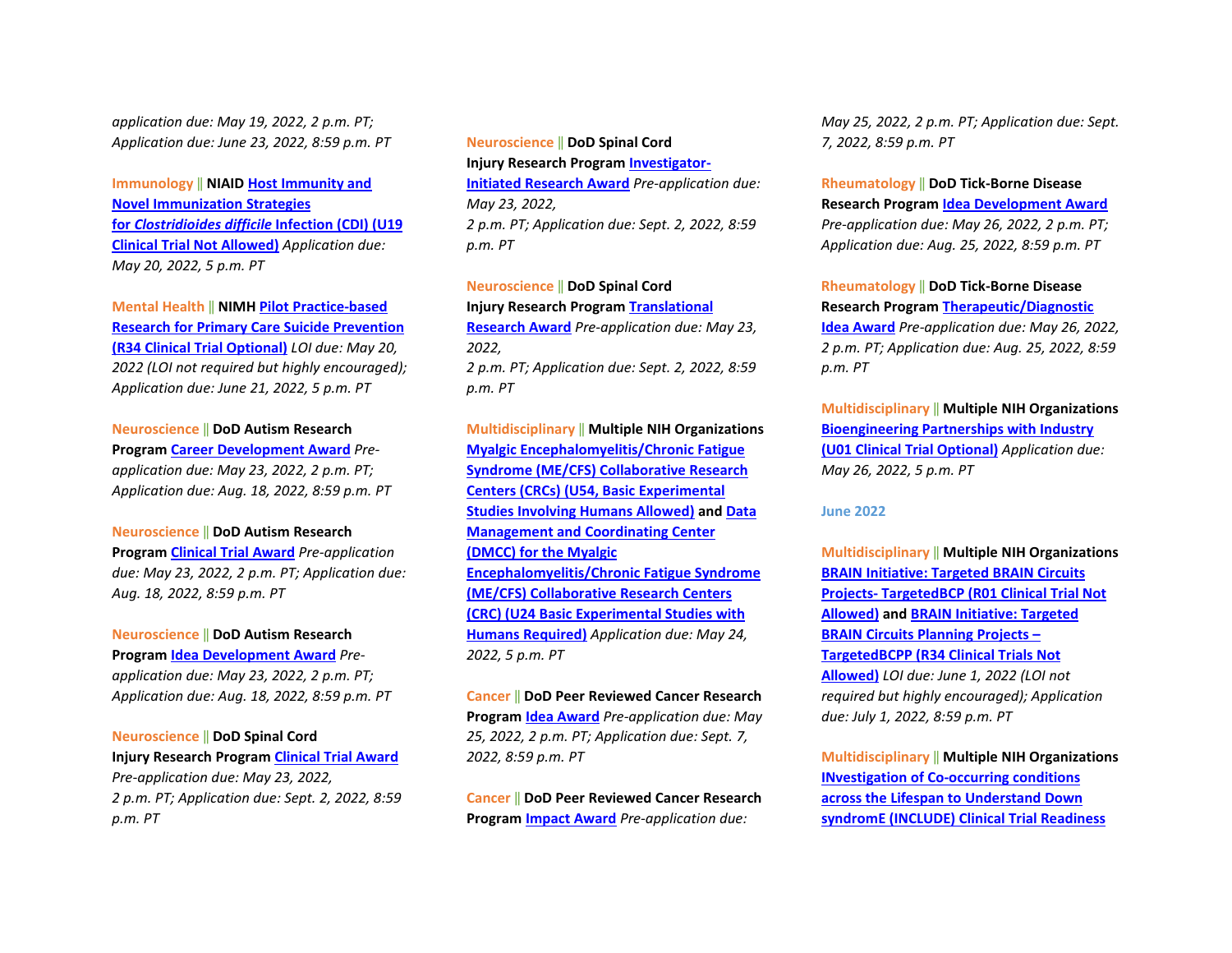**[\(R21 Clinical Trial Not Allowed\)](https://grants.nih.gov/grants/guide/rfa-files/RFA-OD-22-007.html)** *Deadline: LOI due: June 1, 2022 (LOI not required but highly encouraged); Application due: July 1, 2022, 5 p.m. PT*

**Multidisciplinary** ‖ **NIDDK [High Impact,](https://grants.nih.gov/grants/guide/pa-files/PAR-22-069.html)  [Interdisciplinary Science in NIDDK Research](https://grants.nih.gov/grants/guide/pa-files/PAR-22-069.html) [Areas \(RC2 Clinical Trial Optional\)](https://grants.nih.gov/grants/guide/pa-files/PAR-22-069.html)** *Application due: June 1, 2022, 5 p.m. PT* 

#### **Cancer** ‖ **DoD Kidney Cancer Research**

**Program [Idea Development Award](https://cdmrp.army.mil/pubs/press/2022/22kcrppreann)** *Preapplication due: June 2, 2022, 2 p.m. PT; Application due: Oct. 6, 2022, 8:59 p.m. PT* 

**Cancer** ‖ **DoD Kidney Cancer Research Program [Translational Research Partnership](https://cdmrp.army.mil/pubs/press/2022/22kcrppreann)  [Award](https://cdmrp.army.mil/pubs/press/2022/22kcrppreann)** *Pre-application due: June 2, 2022, 2 p.m. PT; Application due: Oct. 6, 2022, 8:59 p.m. PT* 

**Cancer** ‖ **DoD Prostate Cancer Research Program [Exploration – Hypothesis](https://cdmrp.army.mil/pubs/press/2022/22pcrppreann)  [Development Award](https://cdmrp.army.mil/pubs/press/2022/22pcrppreann)** *Pre-application due: June 2, 2022, 2 p.m. PT; Application due: June 23, 2022, 8:59 p.m. PT*

**Multidisciplinary** ‖ **Multiple NIH Organizations [Risk and Protective Factors of Family Health](https://grants.nih.gov/grants/guide/pa-files/PAR-21-358.html)  [and Family Level Interventions \(R01 - Clinical](https://grants.nih.gov/grants/guide/pa-files/PAR-21-358.html) [Trial Optional\)](https://grants.nih.gov/grants/guide/pa-files/PAR-21-358.html)** *Deadline: June 5, 2022, 5 p.m. PT*

**Multidisciplinary** ‖ **NCI, NIA and NIGMS** 

**[Focused Technology Research and](https://grants.nih.gov/grants/guide/pa-files/PAR-22-127.html)  [Development \(R01 Clinical Trial Not Allowed\)](https://grants.nih.gov/grants/guide/pa-files/PAR-22-127.html) and [Technology Development Research for](https://grants.nih.gov/grants/guide/pa-files/PAR-22-126.html)  [Establishing Feasibility and Proof of Concept](https://grants.nih.gov/grants/guide/pa-files/PAR-22-126.html)  [\(R21 - Clinical Trial Not Allowed\)](https://grants.nih.gov/grants/guide/pa-files/PAR-22-126.html)** *Deadline: June 5 (R01) or 16 (R21), 2022, 5 p.m. PT*

**Multidisciplinary** ‖ **NCI and NIDCR Microbialbased Cancer Imaging and Therapy - Bugs as Drugs [\(R01 Clinical Trial Not Allowed\)](https://grants.nih.gov/grants/guide/pa-files/PAR-22-085.html) and [\(R21 Clinical Trial Not Allowed\)](https://grants.nih.gov/grants/guide/pa-files/PAR-22-086.html)** *Deadline: R01 due: June 5, 2022, 5 p.m. PT; R21 due: June 16, 2022, 5 p.m. PT*

**Substance Use** ‖ **NIAA[A Notice of Special](https://grants.nih.gov/grants/guide/notice-files/NOT-AA-22-001.html)  [Interest \(NOSI\): Epidemiology and Prevention](https://grants.nih.gov/grants/guide/notice-files/NOT-AA-22-001.html)  [of Alcohol Misuse in Understudied Young](https://grants.nih.gov/grants/guide/notice-files/NOT-AA-22-001.html)  [Adult Populations; Military, Workforce, and](https://grants.nih.gov/grants/guide/notice-files/NOT-AA-22-001.html)  [Community College](https://grants.nih.gov/grants/guide/notice-files/NOT-AA-22-001.html)** *Deadline: Open from June 5, 2022 through Sept. 8, 2025*

**Substance Use** ‖ **NIDA and ODP [Notice of](https://grants.nih.gov/grants/guide/notice-files/NOT-DA-23-001.html)  [Special Interest \(NOSI\): Research to Prevent](https://grants.nih.gov/grants/guide/notice-files/NOT-DA-23-001.html)  [Drug Use, Misuse and Addiction](https://grants.nih.gov/grants/guide/notice-files/NOT-DA-23-001.html)** *Deadline: Open from June 5, 2022 through May 8, 2025*

**Multidisciplinary** ‖ **NIH Common Fund [Somatic Mosaicism across Human Tissues](https://grants.nih.gov/grants/guide/rfa-files/RFA-RM-22-011.html)  [\(SMaHT\) Program: Tool Development Projects](https://grants.nih.gov/grants/guide/rfa-files/RFA-RM-22-011.html)  [\(UG3/UH3 Clinical Trial Not Allowed\)](https://grants.nih.gov/grants/guide/rfa-files/RFA-RM-22-011.html)** *LOI due: June 8, 2022 (LOI not required but highly encouraged); Application due: July 8, 2022, 5 p.m. PT*

**Aging** ‖ **NI[A Pharmacokinetic and](https://grants.nih.gov/grants/guide/rfa-files/RFA-AG-23-008.html)** 

**[Pharmacodynamic \(PK/PD\) Studies of mTOR](https://grants.nih.gov/grants/guide/rfa-files/RFA-AG-23-008.html)  [Inhibitors on Aging-Related Indications \(U01](https://grants.nih.gov/grants/guide/rfa-files/RFA-AG-23-008.html)  [Clinical Trial Required\)](https://grants.nih.gov/grants/guide/rfa-files/RFA-AG-23-008.html)** *Application due: June 15, 2022, 5 p.m. PT* 

#### **Orthopedics** ‖ **DoD Peer Reviewed Orthopaedic Research Program [Applied](https://cdmrp.army.mil/prorp/default)**

**[Research Award](https://cdmrp.army.mil/prorp/default)** *Pre-application due: June 16, 2022, 2 p.m. PT; Application due: Sept. 13, 2022, 8:59 p.m. PT* 

# **Orthopedics** ‖ **DoD Peer Reviewed**

**Orthopaedic Research Program [Clinical](https://cdmrp.army.mil/prorp/default)** 

**[Translational Research Award](https://cdmrp.army.mil/prorp/default)** *Pre-application due: June 16, 2022, 2 p.m. PT; Application due: Sept. 13, 2022, 8:59 p.m. PT* 

#### **Orthopedics** ‖ **DoD Peer Reviewed**

**Orthopaedic Research Program [Clinical Trial](https://cdmrp.army.mil/prorp/default)  [Award](https://cdmrp.army.mil/prorp/default)** *Pre-application due: June 16, 2022, 2 p.m. PT; Application due: Sept. 13, 2022, 8:59 p.m. PT*

**Multidisciplinary** ‖ **Multiple NIH Organizations Research on Biopsychosocial Factors of Social Connectedness and Isolation on Health, Wellbeing, Illness, and Recovery [\(R01 Basic](https://grants.nih.gov/grants/guide/pa-files/PAR-21-349.html)  [Experimental Studies with Humans Required\),](https://grants.nih.gov/grants/guide/pa-files/PAR-21-349.html) [\(R01 Clinical Trial Required\)](https://grants.nih.gov/grants/guide/pa-files/PAR-21-352.html) an[d \(R01 Clinical](https://grants.nih.gov/grants/guide/pa-files/PAR-21-350.html)  [Trials Not Allowed\)](https://grants.nih.gov/grants/guide/pa-files/PAR-21-350.html)** *Deadline: June 21, 2022, 5 p.m. PT*

**Cancer** ‖ **DoD Kidney Cancer Research Program [Concept Award](https://cdmrp.army.mil/pubs/press/2022/22kcrppreann)** *Pre-application due: June 23, 2022, 2 p.m. PT; Application due: July*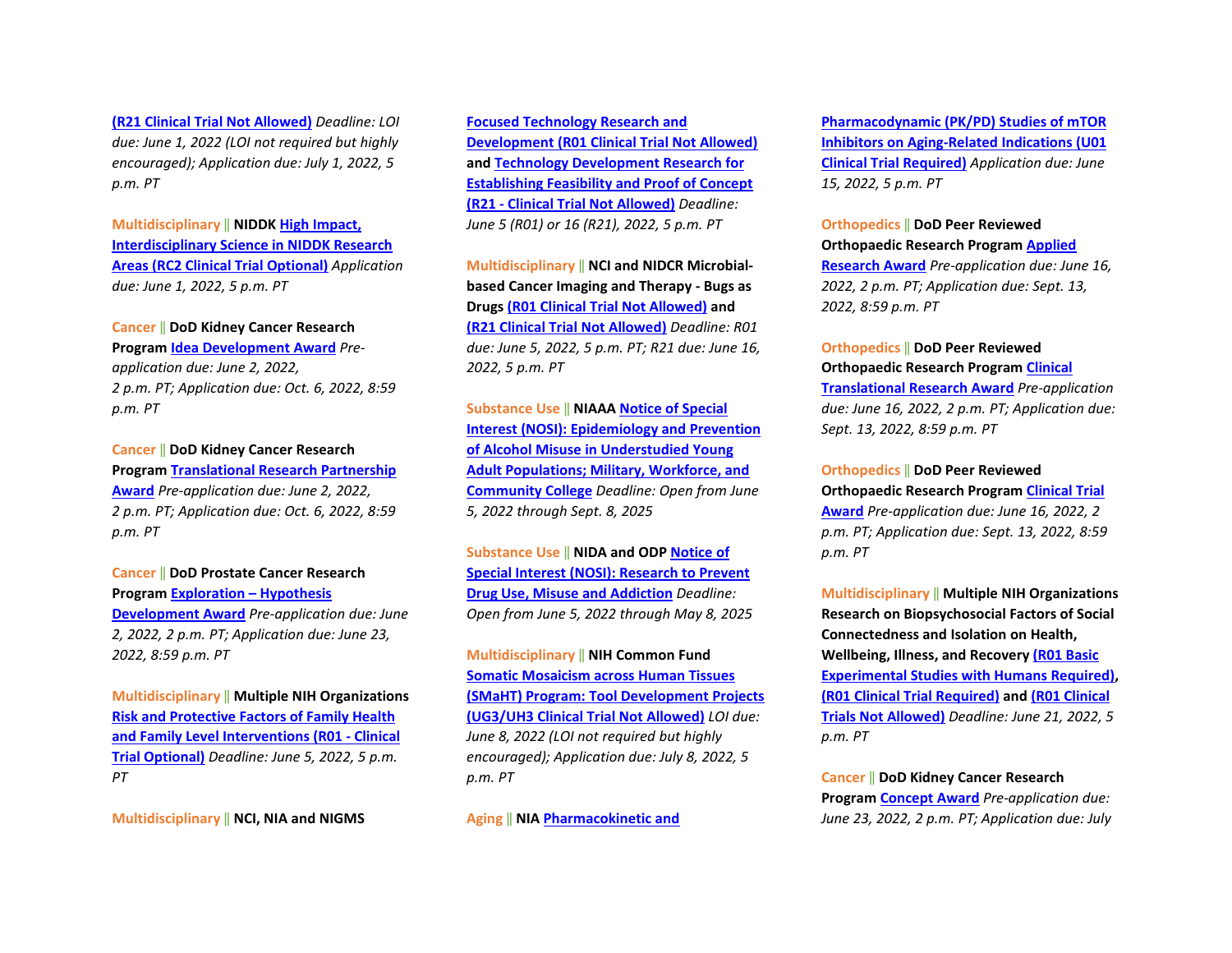*14, 2022, 8:59 p.m. PT* 

**Cancer** ‖ **DoD Kidney Cancer Research** 

**Program [Postdoctoral and Clinical Fellowship](https://cdmrp.army.mil/pubs/press/2022/22kcrppreann)  [Award](https://cdmrp.army.mil/pubs/press/2022/22kcrppreann)** *Pre-application due: June 23, 2022, 2 p.m. PT; Application due: July 14, 2022, 8:59 p.m. PT*

**Multidisciplinary** ‖ **Multiple NIH Organizations [Lasker Clinical Research Scholars Program](https://grants.nih.gov/grants/guide/pa-files/PAR-22-078.html)  [\(Si2/R00 Clinical Trial Optional\)](https://grants.nih.gov/grants/guide/pa-files/PAR-22-078.html)** *Deadline: June 24, 2022, 5 p.m. PT*

**Neuroscience** ‖ **DoD Neurofibromatosis Research Program [Clinical Trial Award](https://cdmrp.army.mil/pubs/press/2022/22nfrppreann)** *Preapplication due: June 30, 2022, 2 p.m. PT; Application due: July 21, 2022, 8:59 p.m. PT* 

**Neuroscience** ‖ **DoD Neurofibromatosis Research Program [Early Investigator Research](https://cdmrp.army.mil/pubs/press/2022/22nfrppreann)  [Award](https://cdmrp.army.mil/pubs/press/2022/22nfrppreann)** *Pre-application due: June 30, 2022, 2 p.m. PT; Application due: July 21, 2022, 8:59 p.m. PT* 

**Neuroscience** ‖ **DoD Neurofibromatosis Research Program [Exploration – Hypothesis](https://cdmrp.army.mil/pubs/press/2022/22nfrppreann)  [Development Award](https://cdmrp.army.mil/pubs/press/2022/22nfrppreann)** *Pre-application due: June 30, 2022, 2 p.m. PT; Application due: July 21, 2022, 8:59 p.m. PT* 

**Neuroscience** ‖ **DoD Neurofibromatosis Research Program [Investigator-Initiated](https://cdmrp.army.mil/pubs/press/2022/22nfrppreann)  [Research Award](https://cdmrp.army.mil/pubs/press/2022/22nfrppreann)** *Pre-application due: June 30, 2022, 2 p.m. PT; Application due: July 21, 2022, 8:59 p.m. PT* 

**Neuroscience** ‖ **DoD Neurofibromatosis Research Program [New Investigator Award](https://cdmrp.army.mil/pubs/press/2022/22nfrppreann)** *Pre-application due: June 30, 2022, 2 p.m. PT; Application due: July 21, 2022, 8:59 p.m. PT* 

**Neuroscience** ‖ **DoD Neurofibromatosis Research Program [Synergistic Idea Award](https://cdmrp.army.mil/pubs/press/2022/22nfrppreann)** *Preapplication due: June 30, 2022, 2 p.m. PT; Application due: July 21, 2022, 8:59 p.m. PT*

**Multidisciplinary** ‖ **DoD Tuberous Sclerosis Complex Research Progra[m Clinical](https://cdmrp.army.mil/funding/tscrp)** 

**[Translational Research Award](https://cdmrp.army.mil/funding/tscrp)** *Pre-application due: June 30, 2022, 2 p.m. PT; Application due: July 28, 2022, 8:59 p.m. PT* 

**Multidisciplinary** ‖ **DoD Tuberous Sclerosis Complex Research Progra[m Exploration –](https://cdmrp.army.mil/funding/tscrp)  [Hypothesis Development Award](https://cdmrp.army.mil/funding/tscrp)** *Preapplication due: June 30, 2022, 2 p.m. PT; Application due: July 28, 2022, 8:59 p.m. PT* 

**Multidisciplinary** ‖ **DoD Tuberous Sclerosis Complex Research Progra[m Idea](https://cdmrp.army.mil/funding/tscrp)  [Development Award](https://cdmrp.army.mil/funding/tscrp)** *Pre-application due: June 30, 2022, 2 p.m. PT; Application due: July 28, 2022, 8:59 p.m. PT*

#### **July 2022**

**HIV/AIDS** ‖ **NIAID, NIDA and NIMH [Enhancing](https://grants.nih.gov/grants/guide/rfa-files/RFA-AI-22-025.html)  [HIV Reservoir Susceptibility to Elimination](https://grants.nih.gov/grants/guide/rfa-files/RFA-AI-22-025.html)  [\(R01 Clinical Trial Not Allowed\)](https://grants.nih.gov/grants/guide/rfa-files/RFA-AI-22-025.html)** *LOI due: July 3, 2022 (LOI not required but highly encouraged);* 

*Application due: Aug. 3, 2022, 5 p.m. PT*

**Cancer** ‖ **DoD Prostate Cancer Research Program [Early Investigator Research Award](https://cdmrp.army.mil/pubs/press/2022/22pcrppreann)** *Pre-application due: July 7, 2022, 2 p.m. PT; Application due: July 28, 2022, 8:59 p.m. PT* 

**Cancer** ‖ **DoD Prostate Cancer Research Program [Idea Development Award](https://cdmrp.army.mil/pubs/press/2022/22pcrppreann)** *Preapplication due: July 7, 2022, 2 p.m. PT; Application due: July 28, 2022, 8:59 p.m. PT* 

**Cancer** ‖ **DoD Prostate Cancer Research Program [Physician Research Award](https://cdmrp.army.mil/pubs/press/2022/22pcrppreann)** *Preapplication due: July 7, 2022, 2 p.m. PT; Application due: July 28, 2022, 8:59 p.m. PT*

**Cancer** ‖ **DoD Peer Reviewed Cancer Research Program [Behavioral Health Science Award](https://cdmrp.army.mil/funding/prcrp)** *Pre-application due: July 12, 2022, 2 p.m. PT; Application due: Aug. 2, 2022, 8:59 p.m. PT* 

**Cancer** ‖ **DoD Peer Reviewed Cancer Research Program [Career Development Award – Fellow](https://cdmrp.army.mil/funding/prcrp)  [Option](https://cdmrp.army.mil/funding/prcrp)** *Pre-application due: July 12, 2022, 2 p.m. PT; Application due: Aug. 2, 2022, 8:59 p.m. PT* 

**Cancer** ‖ **DoD Peer Reviewed Cancer Research Program [Career Development Award – Virtual](https://cdmrp.army.mil/funding/prcrp)  [Cancer Center Scholar Option](https://cdmrp.army.mil/funding/prcrp)** *Pre-application due: July 12, 2022, 2 p.m. PT; Application due: Aug. 2, 2022, 8:59 p.m. PT* 

**Cancer** ‖ **DoD Peer Reviewed Cancer Research**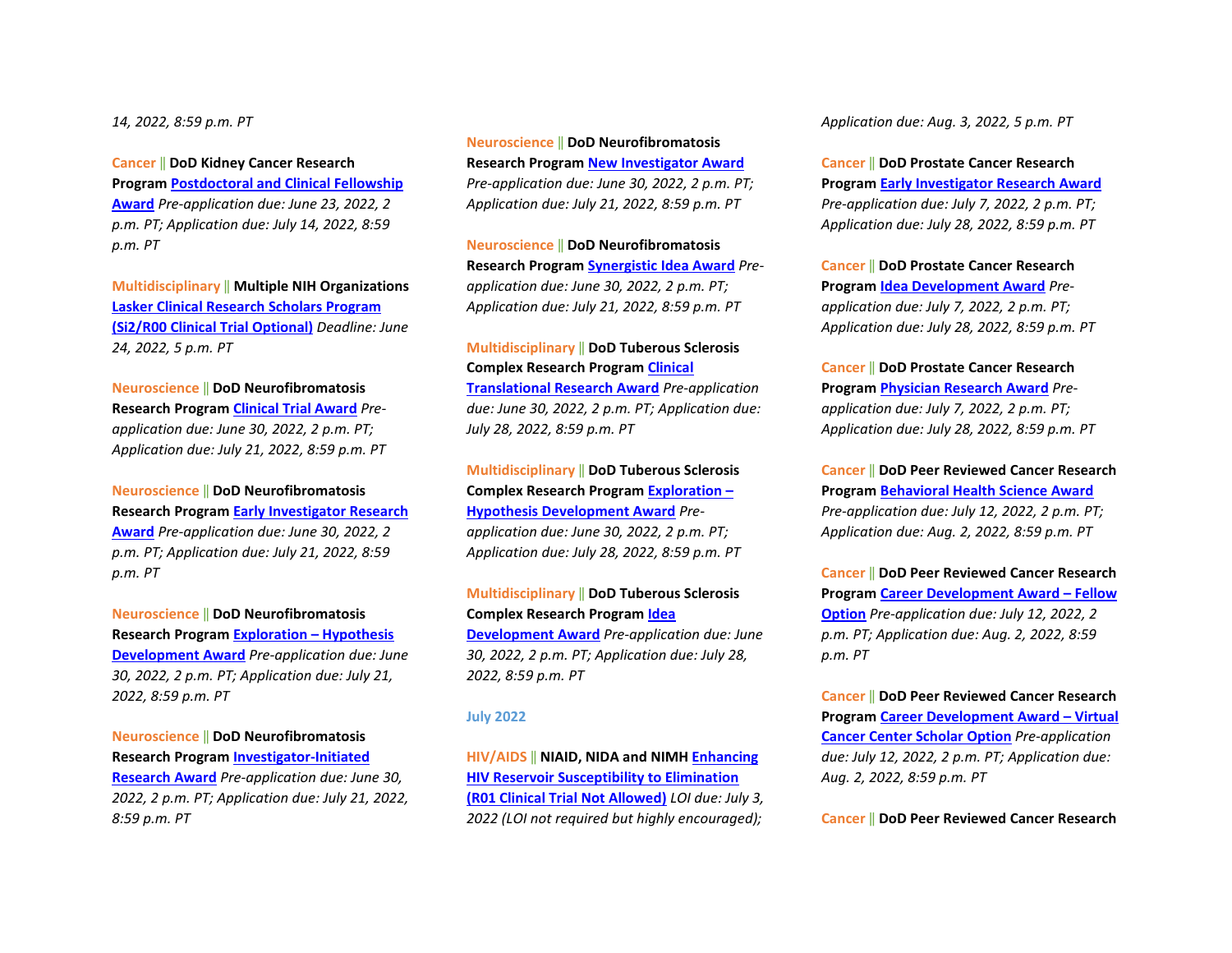**Program [Translational Team Science Award](https://cdmrp.army.mil/funding/prcrp)** *Pre-application due: July 12, 2022, 2 p.m. PT; Application due: Aug. 2, 2022, 8:59 p.m. PT*

**Cancer** ‖ **DoD Lung Cancer Research Program [Clinical Translational Research Partnership](https://cdmrp.army.mil/pubs/press/2022/22lcrppreann)  [Award](https://cdmrp.army.mil/pubs/press/2022/22lcrppreann)** *Pre-application due: July 13, 2022, 2 p.m. PT; Application due: July 27, 2022, 8:59 p.m. PT*

#### **August 2022**

**Cancer** ‖ **DoD Prostate Cancer Research Program [Data Science Award](https://cdmrp.army.mil/pubs/press/2022/22pcrppreann)** *Pre-application due: Aug. 4, 2022, 2 p.m. PT; Application due: Aug. 25, 2022, 8:59 p.m. PT* 

**Cancer** ‖ **DoD Prostate Cancer Research Program [Health Disparity Research Award](https://cdmrp.army.mil/pubs/press/2022/22pcrppreann)** *Pre-application due: Aug. 4, 2022, 2 p.m. PT; Application due: Aug. 25, 2022, 8:59 p.m. PT*

**Cancer** ‖ **DoD Prostate Cancer Research Program [Translational Science Award](https://cdmrp.army.mil/pubs/press/2022/22pcrppreann)** *Preapplication due: Aug. 4, 2022, 2 p.m. PT; Application due: Aug. 25, 2022, 8:59 p.m. PT*

**Cancer** ‖ **DoD Peer Reviewed Cancer Research Program [Convergent Science Cancer](https://cdmrp.army.mil/funding/prcrp)  [Consortium Development Award](https://cdmrp.army.mil/funding/prcrp)** *Preapplication due: Aug. 17, 2022, 2 p.m. PT; Application due: Sept. 7, 2022, 8:59 p.m. PT*

**Multidisciplinary** ‖ **NIH Common Fund [NIH](https://grants.nih.gov/grants/guide/rfa-files/RFA-RM-22-019.html)  [Director's New Innovator Award Program](https://grants.nih.gov/grants/guide/rfa-files/RFA-RM-22-019.html)** 

**[\(DP2 Clinical Trial Optional\)](https://grants.nih.gov/grants/guide/rfa-files/RFA-RM-22-019.html)** *Deadline: Aug. 19, 2022, 5 p.m. PT*

#### **September 2022**

**Mental Health** ‖ **NIMH [Instrumentation](https://grants.nih.gov/grants/guide/rfa-files/RFA-MH-22-155.html)  [Program \(S10 Clinical Trial Not Allowed\)](https://grants.nih.gov/grants/guide/rfa-files/RFA-MH-22-155.html)** *LOI due: Sept. 7, 2022 (LOI not required but highly encouraged); Application due: Oct. 7, 2022, 8:59 p.m. PT*

**Multidisciplinary** ‖ **NIH Common Fund [NIH](https://grants.nih.gov/grants/guide/rfa-files/RFA-RM-22-018.html)  [Director's Pioneer Award Program \(DP1](https://grants.nih.gov/grants/guide/rfa-files/RFA-RM-22-018.html)  [Clinical Trial Optional\)](https://grants.nih.gov/grants/guide/rfa-files/RFA-RM-22-018.html)** *Deadline: Sept. 9, 2022, 5 p.m. PT*

**Multidisciplinary** ‖ **NIMH, NIMHD and OBSSR Understanding Suicide Risk and Protective Factors among Black Yout[h \(R01 Clinical Trial](https://grants.nih.gov/grants/guide/rfa-files/RFA-MH-22-140.html)  [Not Allowed\)](https://grants.nih.gov/grants/guide/rfa-files/RFA-MH-22-140.html) and [\(R21 Clinical Trial Not](https://grants.nih.gov/grants/guide/rfa-files/RFA-MH-22-141.html)  [Allowed\)](https://grants.nih.gov/grants/guide/rfa-files/RFA-MH-22-141.html)** *LOI due: Sept. 18, 2022 (LOI not required but highly encouraged); Application due: Oct. 19, 2022, 5 p.m. PT*

#### **October 2022**

**Multidisciplinary** ‖ **Multiple NIH Organizations Global Brain and Nervous System Disorders Research Across the Lifespa[n \(R01 Clinical](https://grants.nih.gov/grants/guide/pa-files/PAR-22-097.html)  [Trials Optional\)](https://grants.nih.gov/grants/guide/pa-files/PAR-22-097.html) and [\(R21 Clinical Trial](https://grants.nih.gov/grants/guide/pa-files/PAR-22-098.html)  [Optional\)](https://grants.nih.gov/grants/guide/pa-files/PAR-22-098.html)** *LOI due: Oct. 15, 2022 (LOI not required but highly encouraged); Application due: Nov. 15, 2022, 8:59 p.m. PT*

#### **Open**

**Neuroscience** ‖ **DoD Alzheimer's Disease Research Program [Awards](https://cdmrp.army.mil/pubs/press/2022/22prarppreann)** *Deadline: Not announced yet; will be posted here again when deadline is announced*

**Neuroscience** ‖ **DoD Autism Research Program [Awards](https://cdmrp.army.mil/pubs/press/2022/22arppreann)** *Deadline: Not announced yet; will be posted here again when deadline is announced*

**Pain Management** ‖ **DoD Chronic Pain Management Research Program [Awards](https://cdmrp.army.mil/pubs/press/2022/22cpmrppreann)** *Deadline: Not announced yet; will be posted here again when deadline is announced*

**Multidisciplinary** ‖ **DoD Combat Readiness Research Program [Rapid Development and](https://cdmrp.army.mil/pubs/press/2022/22crrppreann)  [Translational Research Award](https://cdmrp.army.mil/pubs/press/2022/22crrppreann)** *Deadline: Not announced yet; will be posted here again when deadline is announced*

**Audiology** ‖ **DoD Hearing Restoration Research Program [Awards](https://cdmrp.army.mil/pubs/press/2022/22hrrppreann)** *Deadline: Not announced yet; will be posted here again when deadline is announced*

**Rheumatology** ‖ **DoD Lupus Research Program [Awards](https://cdmrp.army.mil/pubs/press/2022/22lrppreann)** *Deadline: Not announced yet; will be posted here again when deadline is announced*

**Multidisciplinary** ‖ **DoD Military Burn Research Program [Awards](https://cdmrp.army.mil/pubs/press/2022/22mbrppreann)** *Deadline: Not announced yet; will be posted here again when*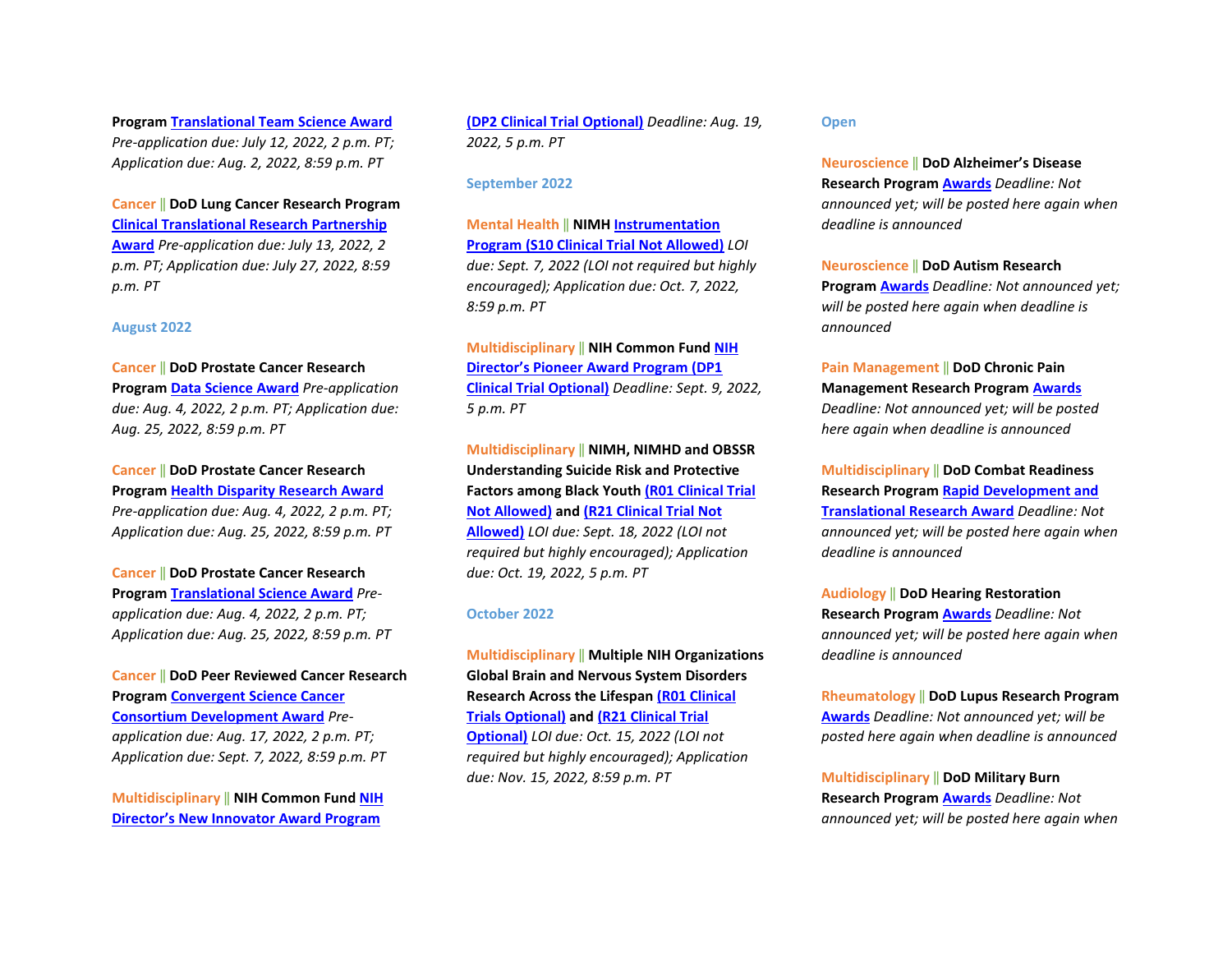#### *deadline is announced*

**Neuroscience** ‖ **DoD Multiple Sclerosis Research Program [Awards](https://cdmrp.army.mil/pubs/press/2022/22msrppreann)** *Deadline: Not announced yet; will be posted here again when deadline is announced* 

**Cancer** ‖ **DoD Rare Cancers Research Program [Awards](https://cdmrp.army.mil/pubs/press/2022/22rcrppreann)** *Deadline: Not announced yet; will be posted here again when deadline is announced*

#### **Neuroscience** ‖ **DoD Spinal Cord**

**Injury Research Progra[m Awards](https://cdmrp.army.mil/pubs/press/2022/22scirppreann)** *Deadline: Not announced yet; will be posted here again when deadline is announced* 

**Ophthalmology** ‖ **DoD Vision Research Program [Awards](https://cdmrp.army.mil/pubs/press/2022/22vrppreann)** *Deadline: Not announced yet; will be posted here again when deadline is announced*

**Genomics** ‖ **NHGRI [Center for Inherited](https://grants.nih.gov/grants/guide/pa-files/PAR-20-230.html)  [Disease Research \(CIDR\) High Throughput](https://grants.nih.gov/grants/guide/pa-files/PAR-20-230.html)  [Sequencing and Genotyping Resource Access](https://grants.nih.gov/grants/guide/pa-files/PAR-20-230.html)  [\(X01 Clinical Trial Not Allowed\)](https://grants.nih.gov/grants/guide/pa-files/PAR-20-230.html)** *Applications are accepted by continuous receipt* 

**Biology** ‖ **NSF [Biophotonics](https://www.nsf.gov/funding/pgm_summ.jsp?pims_id=505719)** *Applications accepted anytime*

**Biology** ‖ **NSF [Cellular and Biochemical](https://www.nsf.gov/funding/pgm_summ.jsp?pims_id=505721)  [Engineering](https://www.nsf.gov/funding/pgm_summ.jsp?pims_id=505721)** *Applications accepted anytime* 

**Biology** ‖ **NSF [Dear Colleague Letter:](https://www.nsf.gov/pubs/2020/nsf20074/nsf20074.jsp?WT.mc_id=USNSF_25&WT.mc_ev=click)  [Conferences for Building Computational](https://www.nsf.gov/pubs/2020/nsf20074/nsf20074.jsp?WT.mc_id=USNSF_25&WT.mc_ev=click)**  **[Literacy in Biological Sciences](https://www.nsf.gov/pubs/2020/nsf20074/nsf20074.jsp?WT.mc_id=USNSF_25&WT.mc_ev=click)** *Deadline: Open* 

**Multidisciplinary** ‖ **NS[F Dear Colleague Letter:](https://www.nsf.gov/pubs/2021/nsf21037/nsf21037.jsp?WT.mc_id=USNSF_25&WT.mc_ev=click)  [Pilot Projects for Cyberinfrastructure Centers](https://www.nsf.gov/pubs/2021/nsf21037/nsf21037.jsp?WT.mc_id=USNSF_25&WT.mc_ev=click)  [of Excellence](https://www.nsf.gov/pubs/2021/nsf21037/nsf21037.jsp?WT.mc_id=USNSF_25&WT.mc_ev=click)** *Deadline: Rolling*

**Biology** ‖ **NSF [Division of Integrative](https://www.nsf.gov/pubs/2020/nsf20536/nsf20536.htm?WT.mc_id=USNSF_25&WT.mc_ev=click)  [Organismal Systems Core](https://www.nsf.gov/pubs/2020/nsf20536/nsf20536.htm?WT.mc_id=USNSF_25&WT.mc_ev=click) Programs** *Applications accepted anytime* 

**Biology** ‖ **NSF [Division of Molecular and](https://www.nsf.gov/pubs/2021/nsf21509/nsf21509.htm?WT.mc_id=USNSF_25&WT.mc_ev=click)  [Cellular Biosciences: Investigator-initiated](https://www.nsf.gov/pubs/2021/nsf21509/nsf21509.htm?WT.mc_id=USNSF_25&WT.mc_ev=click)  [research projects \(MCB\)](https://www.nsf.gov/pubs/2021/nsf21509/nsf21509.htm?WT.mc_id=USNSF_25&WT.mc_ev=click)** *Deadline: Open*

**Multidisciplinary** ‖ **NS[F Enabling Discovery](https://www.nsf.gov/pubs/2020/nsf20532/nsf20532.htm?WT.mc_id=USNSF_25&WT.mc_ev=click)  [through GEnomic Tools \(EDGE\)](https://www.nsf.gov/pubs/2020/nsf20532/nsf20532.htm?WT.mc_id=USNSF_25&WT.mc_ev=click)** *Deadline: Open* 

**Biology** ‖ **NSF [Infrastructure Innovation for](https://www.nsf.gov/pubs/2021/nsf21502/nsf21502.htm?WT.mc_id=USNSF_25&WT.mc_ev=click)  [Biological Research \(Innovation\)](https://www.nsf.gov/pubs/2021/nsf21502/nsf21502.htm?WT.mc_id=USNSF_25&WT.mc_ev=click)** *Deadline: Open* 

**Biology** ‖ **NSF [Transitions to Excellence in](https://www.nsf.gov/pubs/2021/nsf21508/nsf21508.htm?WT.mc_id=USNSF_25&WT.mc_ev=click)  [Molecular and Cellular Biosciences Research](https://www.nsf.gov/pubs/2021/nsf21508/nsf21508.htm?WT.mc_id=USNSF_25&WT.mc_ev=click)  [\(Transitions\)](https://www.nsf.gov/pubs/2021/nsf21508/nsf21508.htm?WT.mc_id=USNSF_25&WT.mc_ev=click)** *Deadline: Open*

#### *Private*

#### **April 2022**

**Neuroscience** ‖ **Simons Foundation Autism Research Initiative (SFARI[\) Pivot Fellowship](https://www.simonsfoundation.org/grant/pivot-fellowship-request-for-applications?tab=rfa)  [Request for Applications](https://www.simonsfoundation.org/grant/pivot-fellowship-request-for-applications?tab=rfa)** *Deadline: April 29, 2022, 2 p.m. PT* *This organization is on th[e President's List;](https://o2.ohsu.edu/foundations/research-program-grants/ohsu-presidents-list/index.cfm)* 

*submit a [notice of intent form](https://app.smartsheet.com/b/form?EQBCT=b4b914967b774308b1947bbf8ab27b15) before applying* 

**Cancer** ‖ **Elsa U. Pardee Foundation [Research](https://pardeefoundation.org/how-to-apply/)  [Grants](https://pardeefoundation.org/how-to-apply/)** *Deadline: April 30, 2022* 

**Cancer** ‖ **Lung Cancer Research Foundation [Funding Opportunities](https://www.lungcancerresearchfoundation.org/research/funding-opportunities-2022/)** *Deadline: April 30, 2022*

#### **May 2022**

**Periodontology** ‖ **American Academy of Periodontology Foundation [Bud and Linda](https://www.periofoundation.org/awards/29-education-awards/18-bud-and-linda-tarrson-fellowship)  [Tarrson Fellowship](https://www.periofoundation.org/awards/29-education-awards/18-bud-and-linda-tarrson-fellowship)** *Deadline: May 1, 2022*

**Mental Health** ‖ **American Psychological Foundation [Alexander Gralnick Research](https://www.apa.org/apf/funding/gralnick?tab=1)  [Investigator Prize](https://www.apa.org/apf/funding/gralnick?tab=1)** *Deadline: May 1, 2022*

**Psychology** ‖ **American Psychological Foundation [The Trust Grant in Honor of Eric](https://www.apa.org/apf/funding/eric-harris?tab=1)  [A. Harris, EdD, JD](https://www.apa.org/apf/funding/eric-harris?tab=1)** *Deadline: May 1, 2022*

**Women's Health** ‖ **Lalor Foundatio[n Anna](https://lalorfound.org/anna-lalor-burdick-program/application-guidelines/)  [Lalor Burdick Program](https://lalorfound.org/anna-lalor-burdick-program/application-guidelines/)** *Deadline: May 1, 2022* 

**Nursing** ‖ **Sigma Theta Tau [Global Nursing](https://www.sigmanursing.org/advance-elevate/research/research-grants/global-nursing-research-grant)  [Research Grant](https://www.sigmanursing.org/advance-elevate/research/research-grants/global-nursing-research-grant)** *Deadline: May 1, 2022*

**Cancer** ‖ **Mark Foundation [Emerging Leader](https://themarkfoundation.org/emerging-leader-award/)  [Awards](https://themarkfoundation.org/emerging-leader-award/)** *LOI due: May 2, 2022, 2 p.m. PT; Application due: July 25, 2022, 2 p.m. PT* *This organization is on th[e President's List;](https://o2.ohsu.edu/foundations/research-program-grants/ohsu-presidents-list/index.cfm)  submit a [notice of intent form](https://app.smartsheet.com/b/form?EQBCT=b4b914967b774308b1947bbf8ab27b15) before applying*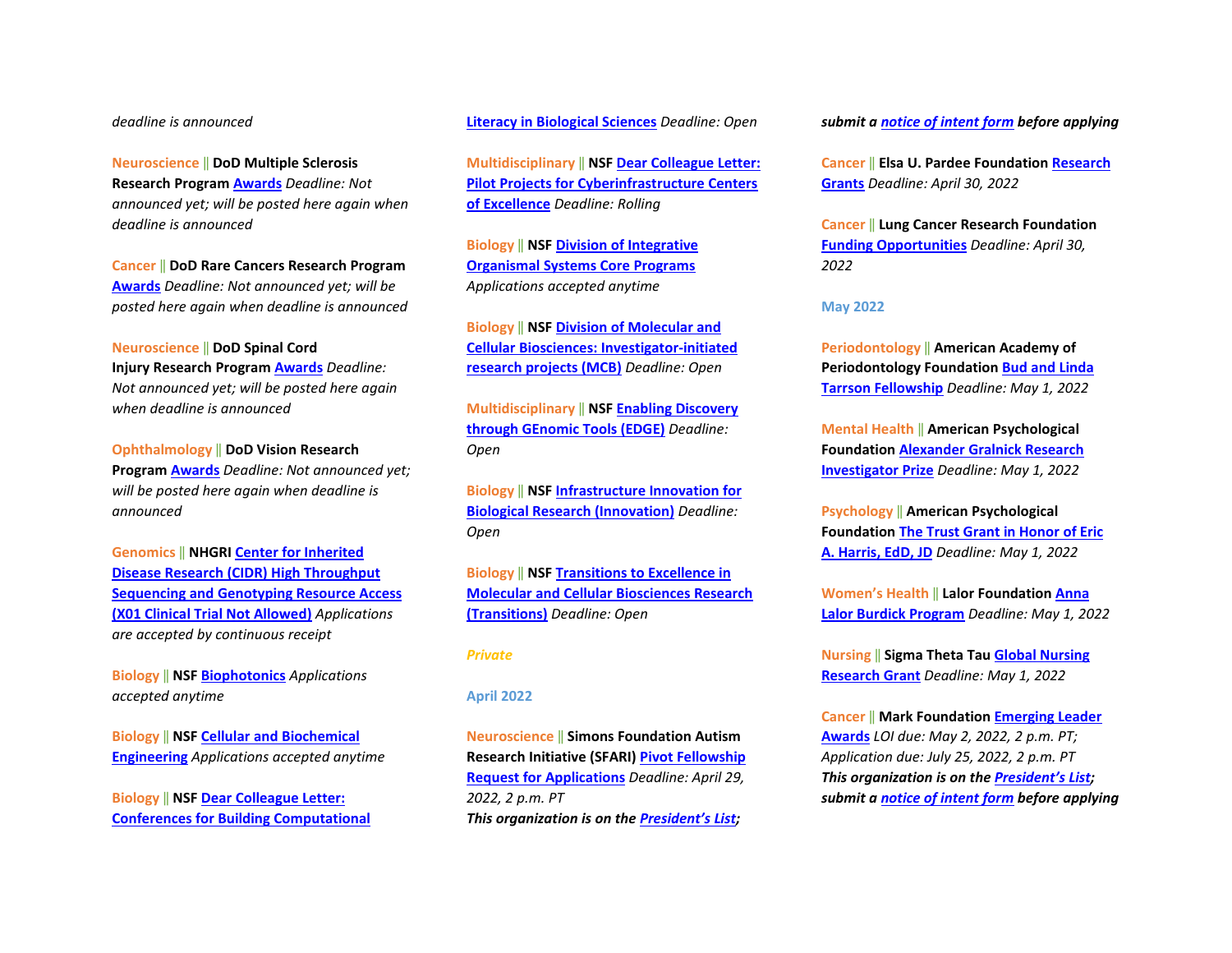**Multidisciplinary** ‖ **National University of Natural Medicine and the University of Washington [BRIDG Program](https://sites.uw.edu/bridg90/)** *Deadline: May 2, 2022*

**Rheumatology** ‖ **Rheumatology Research Foundation [Clinician Scholar Educator Award](chrome-extension://efaidnbmnnnibpcajpcglclefindmkaj/viewer.html?pdfurl=https%3A%2F%2Fwww.rheumresearch.org%2Ffile%2Fawards%2F04-education-and-training%2FFY24-Clinician-Scholar-Educator-Award---FINAL.pdf&clen=217446&pdffilename=FY24-Clinician-Scholar-Educator-Award---FINAL.pdf)** *Deadline: May 2, 2022, 2 p.m. PT*

**Multidisciplinary** ‖ **Robert Wood Johnson Foundation [Interdisciplinary Research Leaders](https://www.rwjf.org/en/library/funding-opportunities/2022/interdisciplinary-research-leaders.html)** *Deadline: May 4, 2022, noon PT* *This organization is on th[e President's List;](https://o2.ohsu.edu/foundations/research-program-grants/ohsu-presidents-list/index.cfm)  submit a [notice of intent form](https://app.smartsheet.com/b/form?EQBCT=b4b914967b774308b1947bbf8ab27b15) before applying* 

**Gastroenterology** ‖ **Crohn's & Colitis Foundation [Senior Research Awards](https://www.crohnscolitisfoundation.org/research/grants-fellowships/senior-research-awards)** *LOI due: May 5, 2022, 8:59 p.m. PT; Application due: July 20, 2022, 8:59 p.m. PT* 

**Infectious Disease** ‖ **Pandemic Antiviral Discover[y Henipavirus – Request for](https://padinitiative.com/henipavirus-request-for-proposals-2022/)  [proposals](https://padinitiative.com/henipavirus-request-for-proposals-2022/)** *Deadline: May 5, 2022, 5 a.m. PT*

**Cardiology** ‖ **Pfize[r Transthyretin Amyloid](https://cdn.pfizer.com/pfizercom/2022-03/GMG_2022-RD-US_ATTR-CMResearch.pdf)  [Cardiomyopathy \(ATTR-CM\) Research](https://cdn.pfizer.com/pfizercom/2022-03/GMG_2022-RD-US_ATTR-CMResearch.pdf)** *Deadline: May 5, 2022, 8:59 p.m. PT*

**Cancer** ‖ **Lung Cancer Research Foundation [ALK Positive Research Grant](https://www.lungcancerresearchfoundation.org/research/funding-opportunities-2022/)** *Deadline: May 9, 2022*

**Neuroscience** ‖ **National Multiple Sclerosis Society [Career Transition Fellowship](https://www.nationalmssociety.org/For-Professionals/Researchers/Society-Funding/Training-Grants-and-Fellowships/Career-Transition-Fellowships)** *LOI due: May 11, 2022, 2 p.m. PT; Application due: Aug.*  *17, 2022, 2 p.m. PT*

**Pulmonology** ‖ **Cystic Fibrosis Foundation [Research Grants](https://www.cff.org/sites/default/files/2021-11/Research-Grants-Policies-and-Guidelines.pdf)** *Deadline: May 12, 2022, 2 p.m. PT* 

**Periodontology** ‖ **American Academy of Periodontology Foundation [Dr. And Mrs.](https://www.periofoundation.org/awards/29-education-awards/20-dr-and-mrs-gerald-m-kramer-scholar-award-for-excellence)  [Gerald M. Kramer Scholar Award for](https://www.periofoundation.org/awards/29-education-awards/20-dr-and-mrs-gerald-m-kramer-scholar-award-for-excellence)  [Excellence](https://www.periofoundation.org/awards/29-education-awards/20-dr-and-mrs-gerald-m-kramer-scholar-award-for-excellence)** *Deadline: May 15, 2022* 

**Psychology** ‖ **American Psychological Foundation [Violet and Cyril Franks](https://www.apa.org/apf/funding/franks?tab=1)  [Scholarship](https://www.apa.org/apf/funding/franks?tab=1)** *Deadline: May 15, 2022* 

**Pediatrics** ‖ **Gerber Foundatio[n Research](https://www.gerberfoundation.org/how-to-apply/)  [Awards](https://www.gerberfoundation.org/how-to-apply/)** *Concept papers due: May 15, 2022, 1 p.m. PT; Full proposal due: Aug. 15, 2022, 1 p.m. PT* 

**Multidisciplinary** ‖ **Gordon and Betty Moore Foundation [Clinical Quality Measures to](https://moore-patientcare.smapply.io/prog/request_for_proposals/)  [Improve Diagnosis](https://moore-patientcare.smapply.io/prog/request_for_proposals/)** *Deadline: May 16, 2022, 11 a.m. PT* *This organization is on th[e President's List;](https://o2.ohsu.edu/foundations/research-program-grants/ohsu-presidents-list/index.cfm)  submit a [notice of intent form](https://app.smartsheet.com/b/form?EQBCT=b4b914967b774308b1947bbf8ab27b15) before applying*

**Nutrition** ‖ **Robert Wood Johnson Foundation [Food and Health Research Using the](https://www.rwjf.org/en/library/funding-opportunities/2022/consumer-food-data-system-grant-competition-for-food-and-health-research.html)  [Consumer Food Data System](https://www.rwjf.org/en/library/funding-opportunities/2022/consumer-food-data-system-grant-competition-for-food-and-health-research.html)** *Brief proposal due: May 16, 2022, noon PT; Full proposal due: Aug. 4, 2022, noon PT* *This organization is on th[e President's List;](https://o2.ohsu.edu/foundations/research-program-grants/ohsu-presidents-list/index.cfm)  submit a [notice of intent form](https://app.smartsheet.com/b/form?EQBCT=b4b914967b774308b1947bbf8ab27b15) before applying*  **Cancer** ‖ **American Association for Cancer Research [Genmab Non-Hodgkin B-cell](https://www.aacr.org/grants/aacr-genmab-non-hodgkin-b-cell-lymphoma-research-fellowship/)  [Lymphoma Research Fellowship](https://www.aacr.org/grants/aacr-genmab-non-hodgkin-b-cell-lymphoma-research-fellowship/)** *Deadline: May 19, 2022, 10 a.m. PT*

**Multidisciplinary** ‖ **Chan Zuckerberg Initiative and National Academies of Sciences, Engineering, and Medicin[e Science Diversity](https://czi-sciencediversityleadership.nas.edu/?utm_campaign=Science&utm_medium=email&_hsmi=202011041&_hsenc=p2ANqtz--88UBGvJXoN3C0KeiJ-89MnlZpGjmf8rrlX-AyT84l34RT1EonLsHO7mZdma9Q4g52qVSroB6WYVu2nSny9f0KmJjt0Q&utm_content=202011041&utm_source=hs_email)  [Leadership Award](https://czi-sciencediversityleadership.nas.edu/?utm_campaign=Science&utm_medium=email&_hsmi=202011041&_hsenc=p2ANqtz--88UBGvJXoN3C0KeiJ-89MnlZpGjmf8rrlX-AyT84l34RT1EonLsHO7mZdma9Q4g52qVSroB6WYVu2nSny9f0KmJjt0Q&utm_content=202011041&utm_source=hs_email)** *Deadline: May 19, 2022, 2 p.m. PT* *This organization is on th[e President's List;](https://o2.ohsu.edu/foundations/research-program-grants/ohsu-presidents-list/index.cfm)  submit a [notice of intent form](https://app.smartsheet.com/b/form?EQBCT=b4b914967b774308b1947bbf8ab27b15) before applying* 

**Dermatology** ‖ **Pfizer [Advances in Atopic](https://cdn.pfizer.com/pfizercom/2022-04/2022%20Advances%20in%20AD%20AA%20for%20Pharmacists%20Managed%20Care.pdf?XKYNvMK7OPUbUq_IddbBCqaVN0HNaB8C)  [Dermatitis & Alopecia Areata for Community](https://cdn.pfizer.com/pfizercom/2022-04/2022%20Advances%20in%20AD%20AA%20for%20Pharmacists%20Managed%20Care.pdf?XKYNvMK7OPUbUq_IddbBCqaVN0HNaB8C)  [Pharmacists & Managed Care Health Care](https://cdn.pfizer.com/pfizercom/2022-04/2022%20Advances%20in%20AD%20AA%20for%20Pharmacists%20Managed%20Care.pdf?XKYNvMK7OPUbUq_IddbBCqaVN0HNaB8C)  [Professionals](https://cdn.pfizer.com/pfizercom/2022-04/2022%20Advances%20in%20AD%20AA%20for%20Pharmacists%20Managed%20Care.pdf?XKYNvMK7OPUbUq_IddbBCqaVN0HNaB8C)** *Deadline: May 19, 2022, 8:59 p.m. PT* 

**Neuroscience** ‖ **Alzheimer's Drug Discovery Foundation and The Association for Frontotemporal Degeneration [Accelerating](https://www.alzdiscovery.org/research-and-grants/funding-opportunities/accelerating-drug-discovery-for-ftd)  [Drug Discovery for Frontotemporal](https://www.alzdiscovery.org/research-and-grants/funding-opportunities/accelerating-drug-discovery-for-ftd)  [Degeneration](https://www.alzdiscovery.org/research-and-grants/funding-opportunities/accelerating-drug-discovery-for-ftd)** *LOI due: May 20, 2022, 2 p.m. PT; Full proposal due: July 30, 2022, 2 p.m. PT* *This organization is on th[e President's List;](https://o2.ohsu.edu/foundations/research-program-grants/ohsu-presidents-list/index.cfm)  submit a [notice of intent form](https://app.smartsheet.com/b/form?EQBCT=b4b914967b774308b1947bbf8ab27b15) before applying* 

**Neuroscience** ‖ **Chan Zuckerberg Initiative [Patient-Partnered Collaborations for Rare](https://chanzuckerberg.com/rfa/patient-partnered-collaborations-ppc-for-rare-neurodegenerative-disease/?utm_campaign=Science&utm_medium=email&_hsmi=202580275&_hsenc=p2ANqtz-946U4Kw7ThYOIbDmUNI8BHEU-hdDrbGmVUqjm-UgnUV0y5OmZh0xv2X-s_N7gvjxD35Lw5BLa8ym_RUDx7x5zTK4nCIA&utm_content=202580275&utm_source=hs_email)  [Neurodegenerative Disease](https://chanzuckerberg.com/rfa/patient-partnered-collaborations-ppc-for-rare-neurodegenerative-disease/?utm_campaign=Science&utm_medium=email&_hsmi=202580275&_hsenc=p2ANqtz-946U4Kw7ThYOIbDmUNI8BHEU-hdDrbGmVUqjm-UgnUV0y5OmZh0xv2X-s_N7gvjxD35Lw5BLa8ym_RUDx7x5zTK4nCIA&utm_content=202580275&utm_source=hs_email)** *Deadline: May 22, 2022, 5 p.m. PT* *This organization is on th[e President's List;](https://o2.ohsu.edu/foundations/research-program-grants/ohsu-presidents-list/index.cfm)  submit a [notice of intent form](https://app.smartsheet.com/b/form?EQBCT=b4b914967b774308b1947bbf8ab27b15) before applying*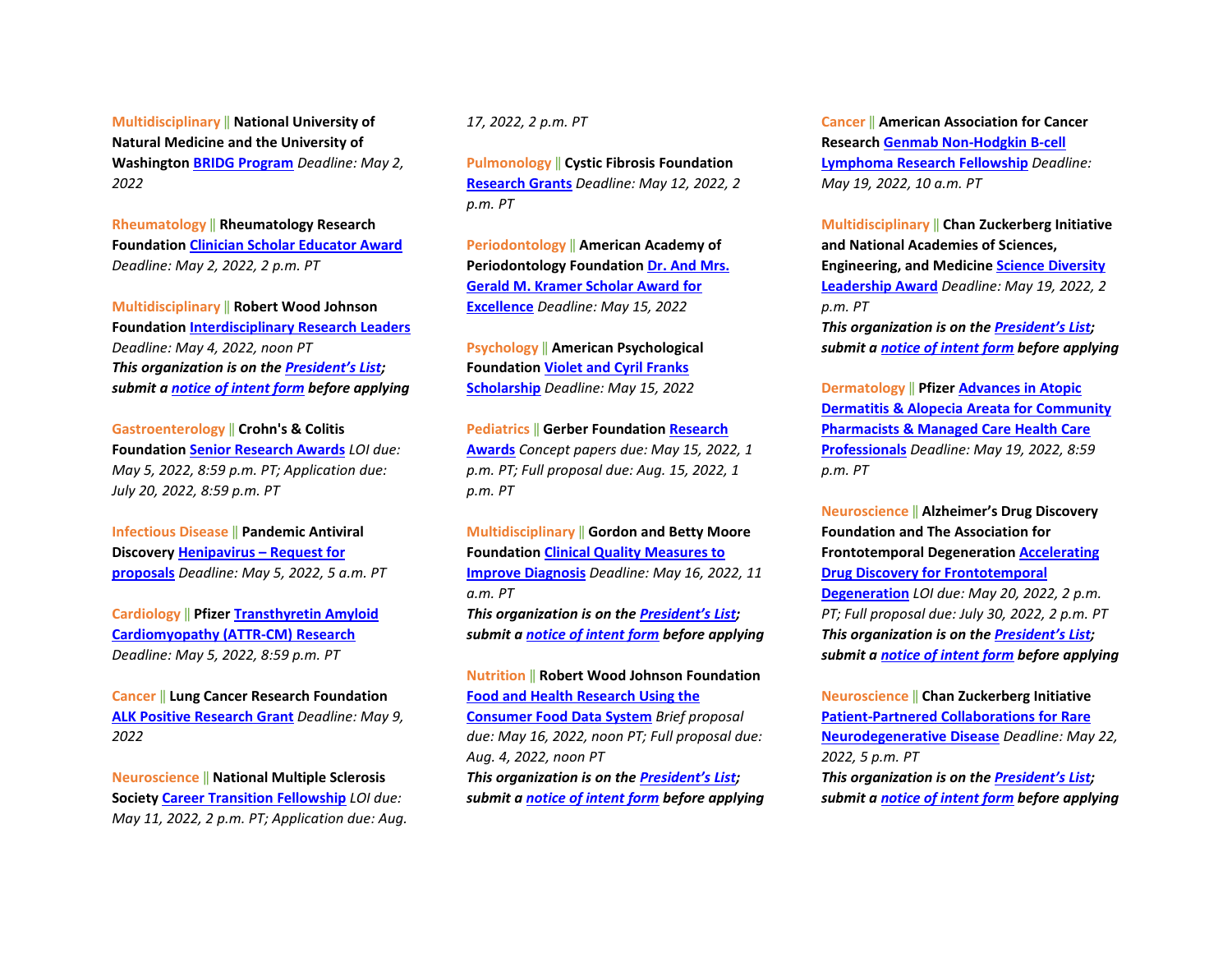**Pediatrics** ‖ **Chan Zuckerberg Initiative [Patient-Partnered Collaborations for Single-](https://chanzuckerberg.com/rfa/patient-partnered-collaborations-ppc-for-single-cell-analysis-of-rare-inflammatory-pediatric-disease/?utm_campaign=Science&utm_medium=email&_hsmi=202580275&_hsenc=p2ANqtz--ZJQ1ZVboYQ8IjCVmLEiXg223VV2gl607F0C4t8ORCAD1ruU7JpprCrP-K67vjH6EVYjxhoZPv8KHkER79YC8miPSm_A&utm_content=202580275&utm_source=hs_email)[Cell Analysis of Rare Inflammatory Pediatric](https://chanzuckerberg.com/rfa/patient-partnered-collaborations-ppc-for-single-cell-analysis-of-rare-inflammatory-pediatric-disease/?utm_campaign=Science&utm_medium=email&_hsmi=202580275&_hsenc=p2ANqtz--ZJQ1ZVboYQ8IjCVmLEiXg223VV2gl607F0C4t8ORCAD1ruU7JpprCrP-K67vjH6EVYjxhoZPv8KHkER79YC8miPSm_A&utm_content=202580275&utm_source=hs_email)  [Disease](https://chanzuckerberg.com/rfa/patient-partnered-collaborations-ppc-for-single-cell-analysis-of-rare-inflammatory-pediatric-disease/?utm_campaign=Science&utm_medium=email&_hsmi=202580275&_hsenc=p2ANqtz--ZJQ1ZVboYQ8IjCVmLEiXg223VV2gl607F0C4t8ORCAD1ruU7JpprCrP-K67vjH6EVYjxhoZPv8KHkER79YC8miPSm_A&utm_content=202580275&utm_source=hs_email)** *Deadline: May 24, 2022, 5 p.m. PT* *This organization is on th[e President's List;](https://o2.ohsu.edu/foundations/research-program-grants/ohsu-presidents-list/index.cfm)  submit a [notice of intent form](https://app.smartsheet.com/b/form?EQBCT=b4b914967b774308b1947bbf8ab27b15) before applying* 

**Multidisciplinary** ‖ **First Nations [Luce](https://www.firstnations.org/rfps/luce-2023/?bbeml=tp-pck9Q6QNPEiuBt3JmyTokQ.jjxjUwkq7j0qZ6JY8TF6ZyA.ryhV3KooWDEmTfEFb_-AY7A.lG2Twnxevk0qKGIsR419B5Q)  [Indigenous Knowledge Fellowship](https://www.firstnations.org/rfps/luce-2023/?bbeml=tp-pck9Q6QNPEiuBt3JmyTokQ.jjxjUwkq7j0qZ6JY8TF6ZyA.ryhV3KooWDEmTfEFb_-AY7A.lG2Twnxevk0qKGIsR419B5Q)** *Deadline: May 26, 2022, 4 p.m. PT*

**Cancer** ‖ **Lung Cancer Research Foundation [Minority Career Development Award \(CDA\) in](https://www.lungcancerresearchfoundation.org/research/funding-opportunities-2022/)  [Lung Cancer](https://www.lungcancerresearchfoundation.org/research/funding-opportunities-2022/)** *Deadline: May 27, 2022*

**Cancer** ‖ **T.E.A.L.® [Medical Research Program](https://tealwalk.org/beneficiaries/)** *Deadline: May 31, 2022*

#### **June 2022**

**Dermatology** ‖ **Department of Dermatology at University Hospitals Cleveland Medical Center and Case Western Reserve University [Hair](https://www.uhhospitals.org/uh-research/department-research/dermatology-research/hfidb-research-grant)  [Follicle Inflammatory Disease Biology \(HFIDB\)](https://www.uhhospitals.org/uh-research/department-research/dermatology-research/hfidb-research-grant)  [Research Grant](https://www.uhhospitals.org/uh-research/department-research/dermatology-research/hfidb-research-grant)** *Deadline: June 1, 2022* 

**Surgery** ‖ **Pfizer [Topical Hemostasis in](https://cdn.pfizer.com/pfizercom/2022-04/GMG_2022-HOS-US_TopicalHemostasisHospitalOutpatientAmbulatorySurgery.pdf?LsrivFTCJ3YId2S2PJma6WU2D1CEoYhE)  [Hospital Outpatient and Ambulatory Surgery](https://cdn.pfizer.com/pfizercom/2022-04/GMG_2022-HOS-US_TopicalHemostasisHospitalOutpatientAmbulatorySurgery.pdf?LsrivFTCJ3YId2S2PJma6WU2D1CEoYhE)** *Deadline: June 2, 2022, 8:59 p.m. PT* 

**Immunology** ‖ **Pfize[r Addressing Healthcare](https://cdn.pfizer.com/pfizercom/2022-04/2022%20Primary%20Immunodeficiencies_General%20RFP%20Template-Education-v.Feb2022_FINAL.pdf?thwr8eE75fjVjzORLh9gCgr7uMoiRqne)  [Disparities in the Recognition, Early Diagnosis](https://cdn.pfizer.com/pfizercom/2022-04/2022%20Primary%20Immunodeficiencies_General%20RFP%20Template-Education-v.Feb2022_FINAL.pdf?thwr8eE75fjVjzORLh9gCgr7uMoiRqne)  [and Treatment of Primary](https://cdn.pfizer.com/pfizercom/2022-04/2022%20Primary%20Immunodeficiencies_General%20RFP%20Template-Education-v.Feb2022_FINAL.pdf?thwr8eE75fjVjzORLh9gCgr7uMoiRqne)  [Immunodeficiencies](https://cdn.pfizer.com/pfizercom/2022-04/2022%20Primary%20Immunodeficiencies_General%20RFP%20Template-Education-v.Feb2022_FINAL.pdf?thwr8eE75fjVjzORLh9gCgr7uMoiRqne)** *Deadline: June 7, 2022, 8:59 p.m. PT* 

**Cancer** ‖ **Colorectal Cancer Alliance [Early](https://www.ccalliance.org/research/apply-for-research-grant)  [Career Investigator Awards and](https://www.ccalliance.org/research/apply-for-research-grant) Pilot Awards** *Eligibility checklist for early career investigators due: June 9, 2022, noon PT; Full proposal due: June 25, 2022, noon PT*

**Multidisciplinary** ‖ **Robert Wood Johnson Foundation [Research in Transforming Health](https://www.rwjf.org/en/library/funding-opportunities/2022/research-in-transforming-health-and-healthcare-systems.html?rid=0034400001rlqDeAAI&et_cid=2531459)  [and Healthcare Systems](https://www.rwjf.org/en/library/funding-opportunities/2022/research-in-transforming-health-and-healthcare-systems.html?rid=0034400001rlqDeAAI&et_cid=2531459)** *Brief proposal due: June 24, 2022, noon PT; Full proposal due: Nov. 15, 2022, noon PT* *This organization is on th[e President's List;](https://o2.ohsu.edu/foundations/research-program-grants/ohsu-presidents-list/index.cfm)  submit a [notice of intent form](https://app.smartsheet.com/b/form?EQBCT=b4b914967b774308b1947bbf8ab27b15) before applying* 

**Endocrinology** ‖ **Pfize[r Acromegaly Research-](chrome-extension://efaidnbmnnnibpcajpcglclefindmkaj/viewer.html?pdfurl=https%3A%2F%2Fcdn.pfizer.com%2Fpfizercom%2F2022-03%2FGMG_2022-RD-US_EndocrinologyResearch.pdf%3FUli417SwGd06IkhQ7pMr.Ay78zKhu.pf&clen=982952&chunk=true)[United States](chrome-extension://efaidnbmnnnibpcajpcglclefindmkaj/viewer.html?pdfurl=https%3A%2F%2Fcdn.pfizer.com%2Fpfizercom%2F2022-03%2FGMG_2022-RD-US_EndocrinologyResearch.pdf%3FUli417SwGd06IkhQ7pMr.Ay78zKhu.pf&clen=982952&chunk=true)** *Deadline: June 30, 2022, 8:59 p.m. PT* 

**Endocrinology** ‖ **Pfize[r Growth Hormone](chrome-extension://efaidnbmnnnibpcajpcglclefindmkaj/viewer.html?pdfurl=https%3A%2F%2Fcdn.pfizer.com%2Fpfizercom%2F2022-04%2F2022%2520RD%2520US%2520Growth%2520Hormone%2520Research.pdf%3FoxiTvcADX8WQipxWNQPnvhPgzPY7auwi&clen=994144&chunk=true)  [Research- United States](chrome-extension://efaidnbmnnnibpcajpcglclefindmkaj/viewer.html?pdfurl=https%3A%2F%2Fcdn.pfizer.com%2Fpfizercom%2F2022-04%2F2022%2520RD%2520US%2520Growth%2520Hormone%2520Research.pdf%3FoxiTvcADX8WQipxWNQPnvhPgzPY7auwi&clen=994144&chunk=true)** *Deadline: June 30, 2022, 8:59 p.m. PT* 

**Multidisciplinary** ‖ **Pfizer [Pediatric](chrome-extension://efaidnbmnnnibpcajpcglclefindmkaj/viewer.html?pdfurl=https%3A%2F%2Fcdn.pfizer.com%2Fpfizercom%2F2022-04%2FGMG_2022-RD-US_PediatricEndocrinologyFellowship.pdf%3FPgjMelENRKuo7zQrypMUVhIj9JFcOqXy&clen=1315798&chunk=true)  [Endocrinology Fellowship](chrome-extension://efaidnbmnnnibpcajpcglclefindmkaj/viewer.html?pdfurl=https%3A%2F%2Fcdn.pfizer.com%2Fpfizercom%2F2022-04%2FGMG_2022-RD-US_PediatricEndocrinologyFellowship.pdf%3FPgjMelENRKuo7zQrypMUVhIj9JFcOqXy&clen=1315798&chunk=true)** *Deadline: June 30, 2022, 8:59 p.m. PT*

#### **July 2022**

**Cancer** ‖ **ASTRO, Myovant Sciences and Pfizer [Alliance New Combination Therapy Challenge](chrome-extension://efaidnbmnnnibpcajpcglclefindmkaj/viewer.html?pdfurl=https%3A%2F%2Fcdn.pfizer.com%2Fpfizercom%2F2022-03%2FGMG_2022-ASTRO-MyovantSciences-PfizerAllianceNewCombinationTherapyChallenge.pdf%3FYc7QKmRNHOp3jD3izLXB.TcYigBJqXp1&clen=219204&chunk=true)** *Deadline: July 18, 2022, 8:59 p.m. PT*

#### **September 2022**

**Cardiology** ‖ **American Heart Association [Predoctoral Fellowship](https://professional.heart.org/en/research-programs/application-information/predoctoral-fellowship)** *Deadline: Sept. 7, 2022, 1 p.m. PT* 

**Cardiology** ‖ **American Heart Association [Postdoctoral Fellowship](https://professional.heart.org/en/research-programs/application-information/postdoctoral-fellowship)** *Deadline: Sept. 8, 2022, 1 p.m. PT*

#### **Open**

**HIV/AIDS** ‖ **amfA[R Target Grants](https://www.amfar.org/target-grants-rfp-new/)** *Deadline: Rolling*

**Substance Use** ‖ **Charles Koch Foundation [Substance Abuse Research Grants](https://www.charleskochfoundation.org/apply-for-grants/requests-for-proposals/communities/substance-abuse-research-grants/)** *Deadline: Rolling*

**Neuroscience** ‖ **Cure SMA [Newborn Screening](https://www.curesma.org/funding-opportunities/)  [for Spinal Muscular Atrophy Program](https://www.curesma.org/funding-opportunities/)** *Deadline: Rolling*

**Pulmonology** ‖ **Cystic Fibrosis Foundation [Path to a Cure: Industry Award Program](https://www.cff.org/Research/Researcher-Resources/Awards-and-Grants/Research-Awards/Industry-Funding-Opportunities/)** *Deadline: Rolling, but LOI required*

**Neuroscience** ‖ **Lennox-Gastaut Syndrome Foundation Cur[e LGS 365 Research Grants](https://www.lgsfoundation.org/365-research-grants/)  [Program](https://www.lgsfoundation.org/365-research-grants/)** *Deadline: Rolling*

**Multidisciplinary** ‖ **Robert Wood Johnson Foundation [Evidence for Action: Innovative](https://www.rwjf.org/en/library/funding-opportunities/2021/evidence-for-action--innovative-research-to-advance-racial-equity.html?rid=0034400001rlqDeAAI&et_cid=2479482)  [Research to Advance Racial Equity](https://www.rwjf.org/en/library/funding-opportunities/2021/evidence-for-action--innovative-research-to-advance-racial-equity.html?rid=0034400001rlqDeAAI&et_cid=2479482)** *Deadline: Rolling; applicant webinar on Oct. 13, 2021, 10*